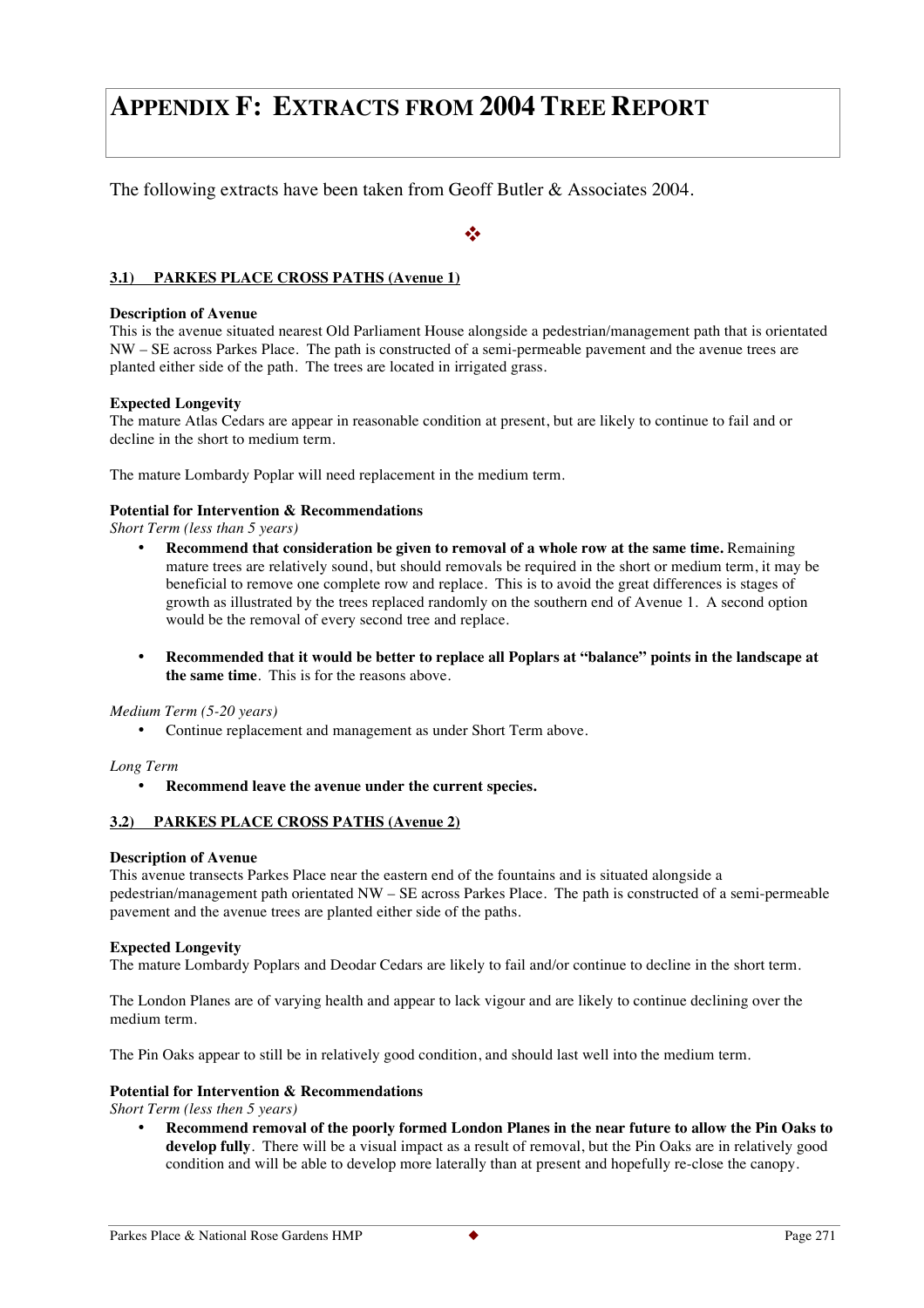- **Recommend the removal of the Deodar Cedars is required as they are becoming dangerous, and this would eliminate a safety hazard and competition for remaining trees**. All trees should be removed at the same time so new plantings (if undertaken) develop and mature together. Replanting should be undertaken with large specimens located at least 14m from the alignment of the Pin Oaks, with 14m spacings between individual trees. Removal will create a significant and immediate and short term landscape impact (especially in winter months) by leaving only deciduous species, but is recommended to keep avenue trees at the same height and stage of development.
- **Recommend removal of the mature Lombardy Poplars and replacement with advanced specimens of the same species.**

#### *Medium Term (5-20 years)*

• **Recommend that all new plantings will need active management to develop**. The management goal would be to maintain an even appearance throughout the avenue.

#### *Long Term*

- **Recommend that avenue 2 consist of Lombardy Poplars at the ends for symmetry; Pin Oak planted and retained at 14m spacings.**
- **Recommend replacement of moribund or dead Pin Oaks as required, with an expectation that overall replacement may be required in 25-30 years.** As trees become moribund or die they are replanted with advanced stock of the same species, grown from trees of good form.

…

#### **3.5) KING GEORGE TERRACE (Avenue 1)**

#### **Description of Avenue**

This avenue is orientated NW – SE. King George Terrace runs through the middle with pathways located on both sides of the road. Avenue 1 trees are those trees located on the road verge. On the western and eastern ends of the avenue a variety of species are used.

### **Expected Longevity**

Nearly all these trees will survive into the medium term.

#### **Potential for Intervention & Recommendations**

*Short term (less then 5 years)*

- **Recommend replacement of missing and poorly formed trees.**
- **Recommend the removal of the White Poplars at both end ends and the planting of Pin Oak to complete the avenue.**
- **Recommend the removal of 2 Blue Gums near the car park at the western end and replant Pin Oaks to match the other side of the road.**
- The Flowering Plums could be replaced .in irrigated areas., but consider in light of mowing regime.
- Implement management and maintenance program.

#### *Medium Term (5-20 years)*

• **Recommend replacement of trees as required.**

*Long Term* As for medium term.

#### **3.6) KING GEORGE TERRACE (Avenue 2)**

#### **Description of Avenue**

This avenue is orientated NW – SE. King George Terrace runs through the middle with pathways located on both sides of the road. Avenue 2 is on the eastern side of the footpath and curves around the Rose Gardens on both sides of Parkes Place.

#### **Expected Longevity**

Nearly all these trees will survive into the medium term, but competition will continue to impact.

#### **Potential for Intervention & Recommendations**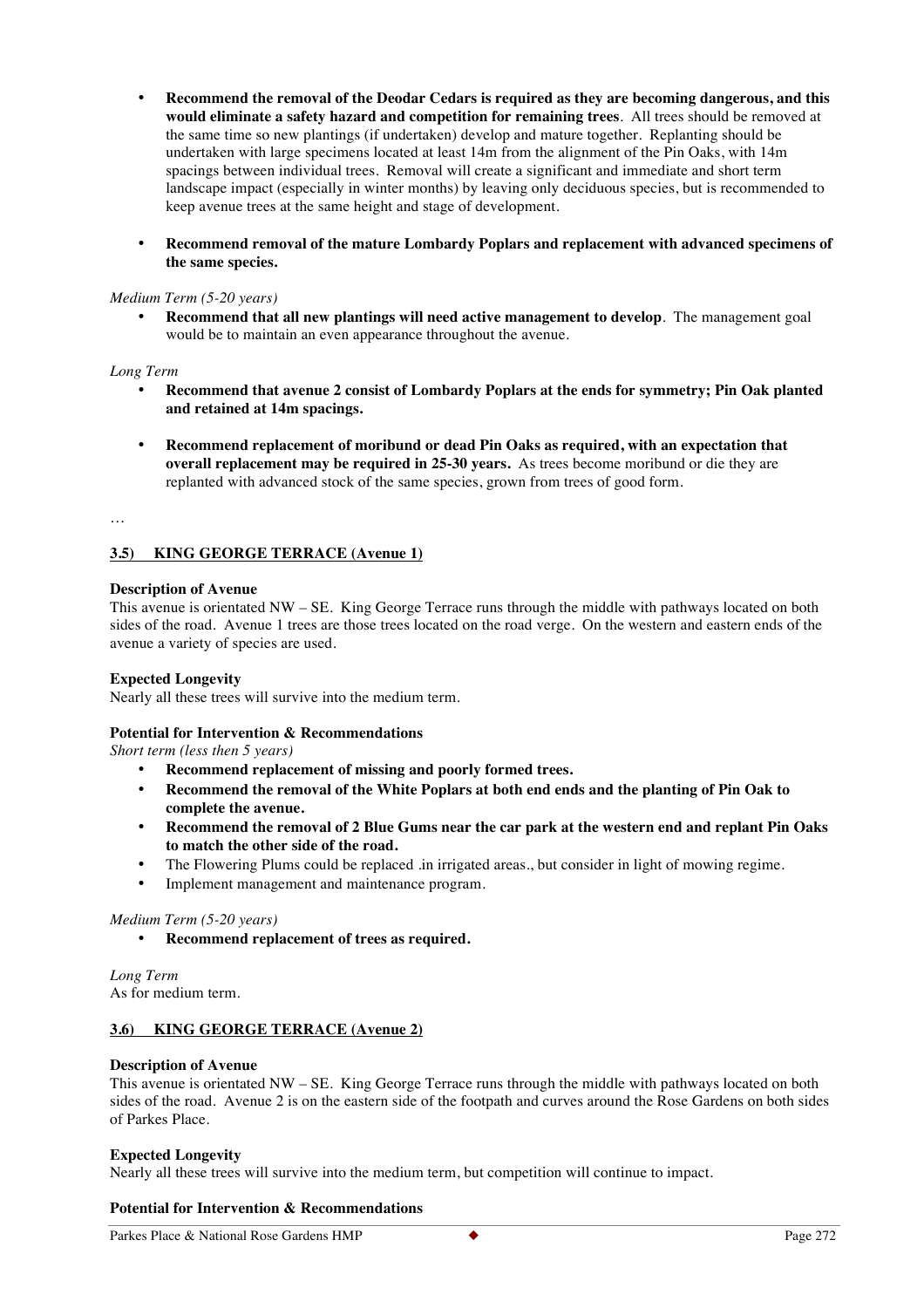## *Short Term (less than 5 years)*

- **Recommend removal of 5 cedars outside Lobby restaurant which are adversely affecting some of the rose beds and are far to close to the Pin Oaks.**
- **Recommend removal of poorly formed large English Elm near the Lobby Restaurant.**
- **Recommend removal of 2 London Planes from Pin Oak planting and replace with Pin Oaks.**
- **Recommend removal of London Planes between Pin Oaks and English Elm at the eastern end.**
- **Recommend removal of White Poplar and plant Cedar to complete rows on Parliament House side of road**

### *Medium term (5-20 years)*

Recommend the removal of 4 oaks near hedge.

### *Long term*

• Continue management of final avenue tree components as suggested above.

#### **…**

## **3.8) KING EDWARD TERRACE**

### **Description of the Avenue**

King Edward Terrace runs NW – SE past highly significant National buildings including the High Court, Australian National Gallery, Questacon, National Library and the John Gorton and Treasury Buildings.

### **Expected Longevity**

The mature trees in this avenue are generally not under the same degree of competition as in other avenues and will survive into the medium term. Younger trees will survive into the long term.

### **Potential for Intervention & Recommendations**

*Short Term (less than 5 years)*

- **Recommend removal of London Planes between the Pin Oaks near the Gorton Building.**
- **Recommend removal of one or other species from area opposite Questacon.**
- **Recommend removal of 5 eucalypts on roadside opposite Questacon.**
- **Recommend removal of 50% of Blue Gums near western corner of National Library carpark.**

### *Medium Term (5 – 20 years)*

• **Recommend as remaining eucalypts near the western corner of National Library carpark need replacement, continue avenue with existing avenue species with appropriate planting centres.**

### *Long Term*

• Continue to manage and maintain final avenue component trees.

### **3.9) FEDERATION MALL FROM OLD PARLIAMENT HOUSE TO COMMONWEALTH PLACE**

#### **Description of the Avenue**

This avenue is part of the avenue lining the axis from New Parliament House through to the War Memorial. As such it is the most significant avenue in the Triangle. It was planted at the time of the opening of the New Parliament House.

### **Expected Longevity**

The longevity of the stand is difficult to predict. It is expected that the River She Oaks are likely to continue to decline in these conditions. They will survive into the medium term.

The Yellow Box trees are well suited to the conditions, and will survive into the long term, though this species is known to drop large branches when mature.

The River Peppermint trees are struggling with the competition and their longevity will be determined by the management undertaken in the short term.

## **Potential for Intervention & Recommendations**

#### *Short Term (less than 5 years)*

• **Recommend removal of poorly formed River Peppermints.**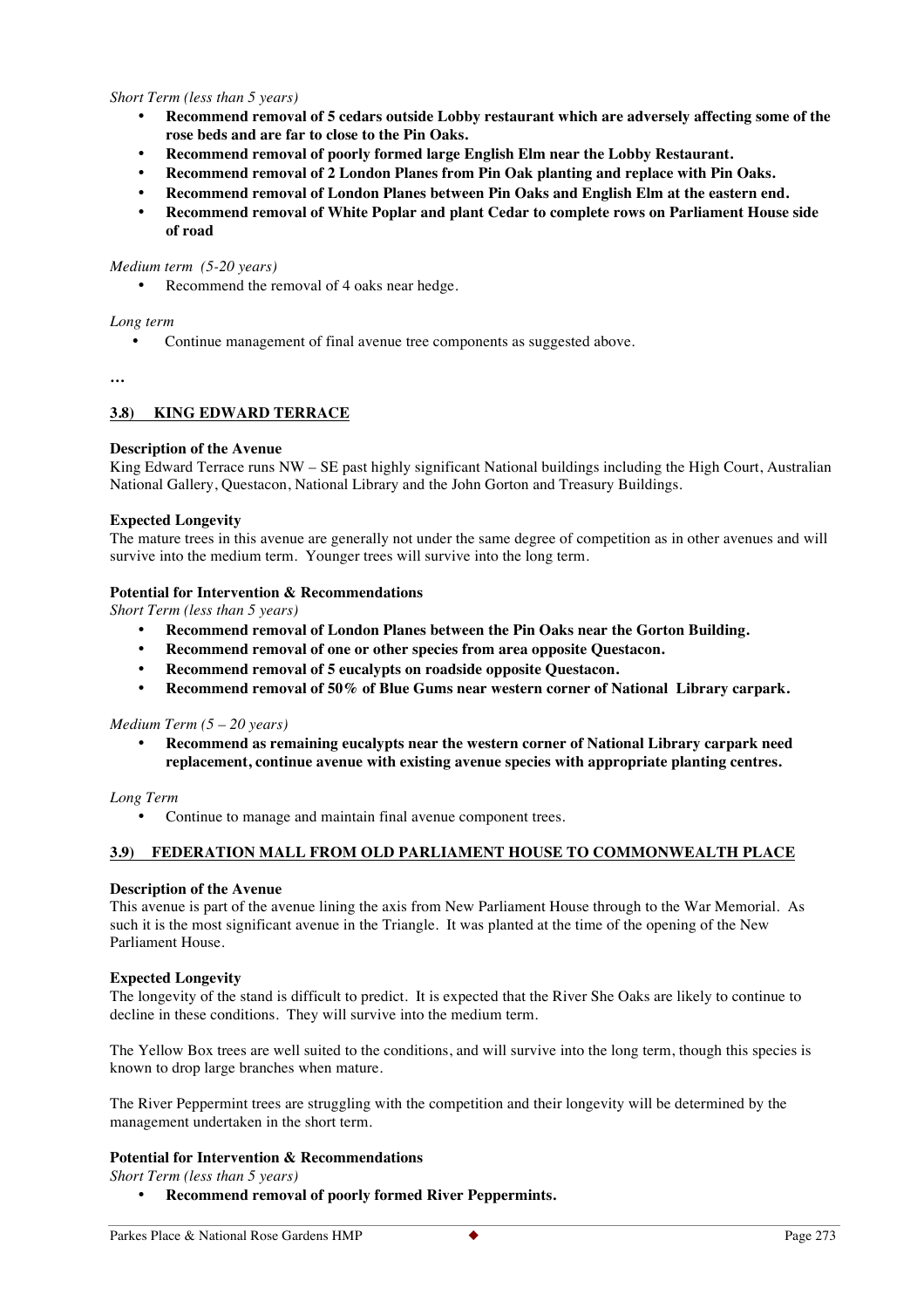- **Recommend removal of poorly formed and leaning Yellow Box.**
- **Recommend removal of 50% (inner row) of the She Oaks**

## *Medium Term (5 – 20 years)*

• Manage as variable age plantation into future

## *Long Term*

• Continue to manage and maintain the avenue.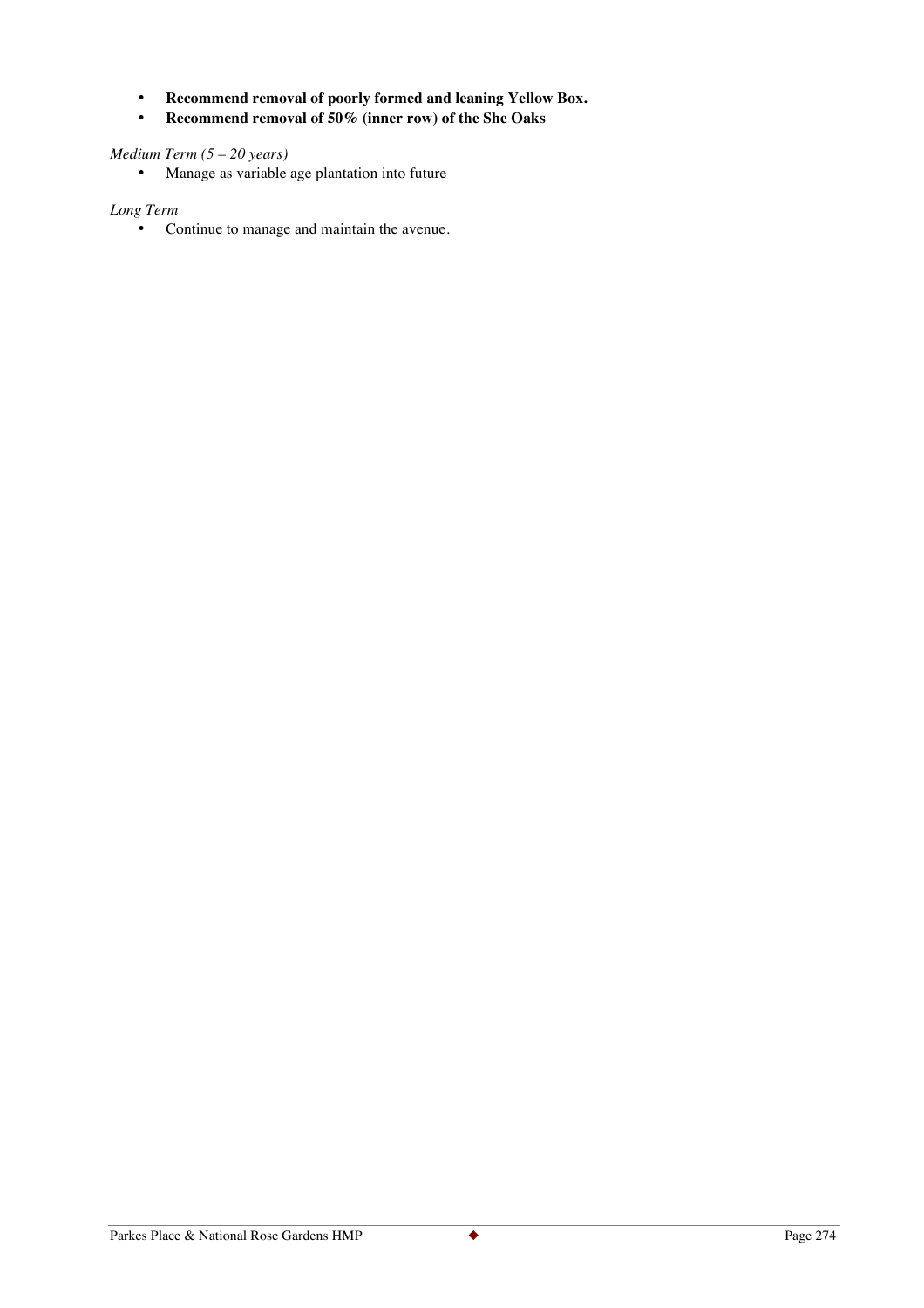# **APPENDIX G: BURRA CHARTER**

# **The Burra Charter**

The Australia ICOMOS Charter for Places of Cultural Significance

## **Preamble**

Considering the International Charter for the Conservation and Restoration of Monuments and Sites (Venice 1964), and the Resolutions of the 5th General Assembly of the International Council on Monuments and Sites (ICOMOS) (Moscow 1978), the Burra Charter was adopted by Australia ICOMOS (the Australian National Committee of ICOMOS) on 19 August 1979 at Burra, South Australia. Revisions were adopted on 23 February 1981, 23 April 1988 and 26 November 1999.

The Burra Charter provides guidance for the conservation and management of places of cultural significance (cultural heritage places), and is based on the knowledge and experience of Australia ICOMOS members.

Conservation is an integral part of the management of places of cultural significance and is an ongoing responsibility.

## **Who is the Charter for?**

The Charter sets a standard of practice for those who provide advice, make decisions about, or undertake works to places of cultural significance, including owners, managers and custodians.

## **Using the Charter**

The Charter should be read as a whole. Many articles are interdependent. Articles in the Conservation Principles section are often further developed in the Conservation Processes and Conservation Practice sections. Headings have been included for ease of reading but do not form part of the Charter.

The Charter is self-contained, but aspects of its use and application are further explained in the following Australia ICOMOS documents:

- Guidelines to the Burra Charter: Cultural Significance;
- Guidelines to the Burra Charter: Conservation Policy;
- Guidelines to the Burra Charter: Procedures for Undertaking Studies and Reports;
- Code on the Ethics of Coexistence in Conserving Significant Places.

## **What places does the Charter apply to?**

The Charter can be applied to all types of places of cultural significance including natural, indigenous and historic places with cultural values.

The standards of other organisations may also be relevant. These include the Australian Natural Heritage Charter and the Draft Guidelines for the Protection, Management and Use of Aboriginal and Torres Strait Islander Cultural Heritage Places.

## **Why conserve?**

Places of cultural significance enrich people's lives, often providing a deep and inspirational sense of connection to community and landscape, to the past and to lived experiences. They are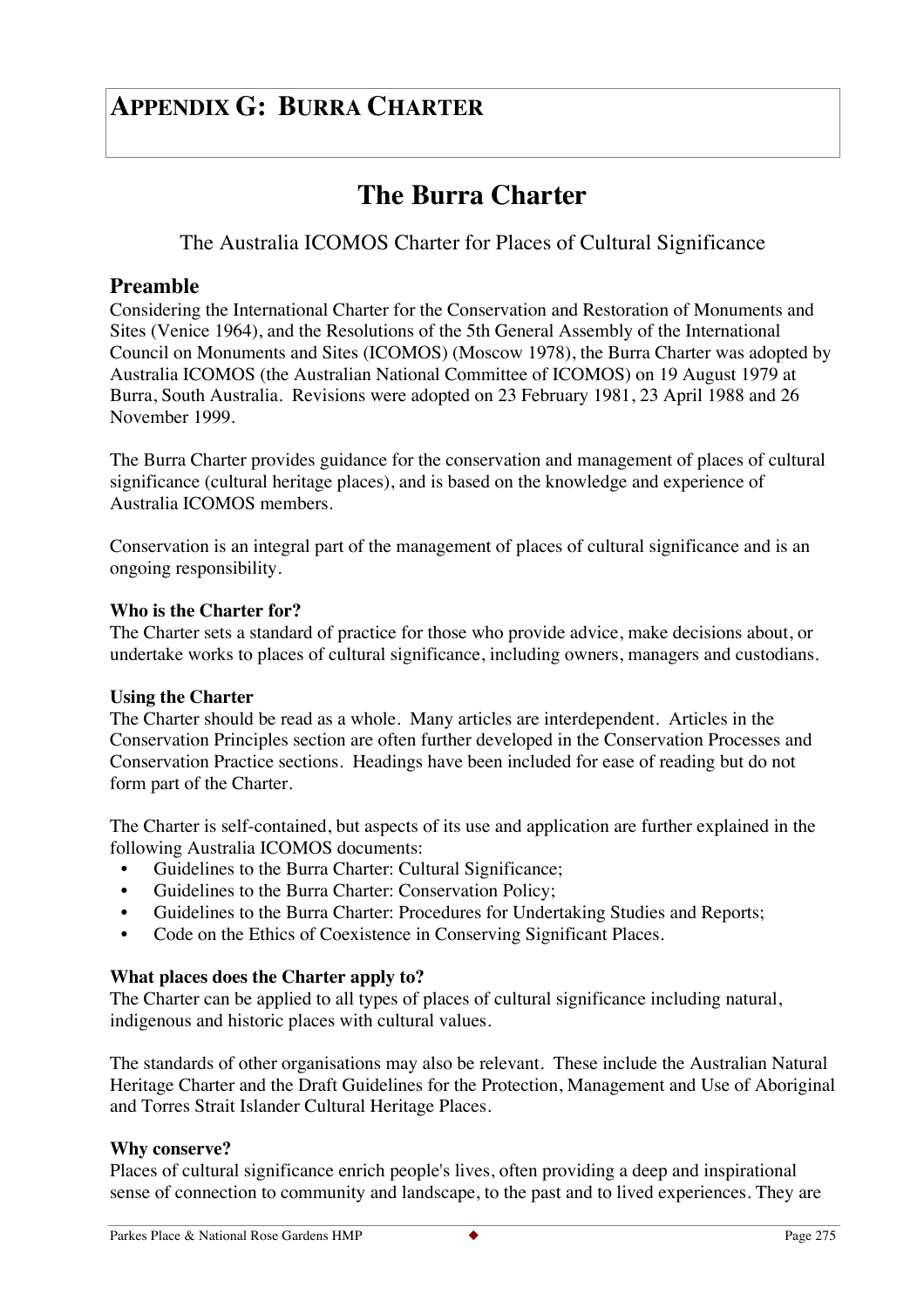historical records, that are important as tangible expressions of Australian identity and experience. Places of cultural significance reflect the diversity of our communities, telling us about who we are and the past that has formed us and the Australian landscape. They are irreplaceable and precious.

These places of cultural significance must be conserved for present and future generations*.*

The Burra Charter advocates a cautious approach to change: do as much as necessary to care for the place and to make it useable, but otherwise change it as little as possible so that its cultural significance is retained.

 $\mathcal{L}_\text{max}$ 

## **Article 1. Definitions**

For the purposes of this Charter:

**1.1** *Place* means site, area, land, landscape, building or other work, group of buildings or other works, and may include components, contents, spaces and views.

**1.2** *Cultural significance* means aesthetic, historic, scientific, social or spiritual value for past, present or future generations.

Cultural significance is embodied in the *place* itself, its *fabric*, *setting*, *use*, *associations*, *meanings*, records, *related places* and *related objects*.

Places may have a range of values for different individuals or groups.

**1.3** *Fabric* means all the physical material of the *place* including components, fixtures, contents, and objects.

**1.4** *Conservation* means all the processes of looking after a *place* so as to retain its *cultural significance*.

**1.5** *Maintenance* means the continuous protective care of the *fabric* and *setting* of a *place*, and is to be distinguished from repair. Repair involves *restoration* or *reconstruction*.

**1.6** *Preservation* means maintaining the *fabric* of a *place* in its existing state and retarding deterioration.

**1.7** *Restoration* means returning the existing *fabric* of a *place* to a known earlier state by removing accretions or by reassembling existing components without the introduction of new material.

**1.8** *Reconstruction* means returning a *place* to a known earlier state and is distinguished from *restoration* by the introduction of new material into the *fabric*.

## **Articles Explanatory Notes**

The concept of place should be broadly interpreted. The elements described in Article 1.1 may include memorials, trees, gardens, parks, places of historical events, urban areas, towns, industrial places, archaeological sites and spiritual and religious places.

The term cultural significance is synonymous with heritage significance and cultural heritage value.

Cultural significance may change as a result of the continuing history of the place.

Understanding of cultural significance may change as a result of new information.

Fabric includes building interiors and subsurface remains, as well as excavated material. Fabric may define spaces and these may be important elements of the significance of the place.

The distinctions referred to, for example in relation to roof gutters, are:

- maintenance regular inspection and cleaning of gutters;
- repair involving restoration returning of dislodged gutters;
- repair involving reconstruction replacing decayed gutters.

It is recognised that all places and their components change over time at varying rates.

New material may include recycled material salvaged from other places. This should not be to the detriment of any place of cultural significance.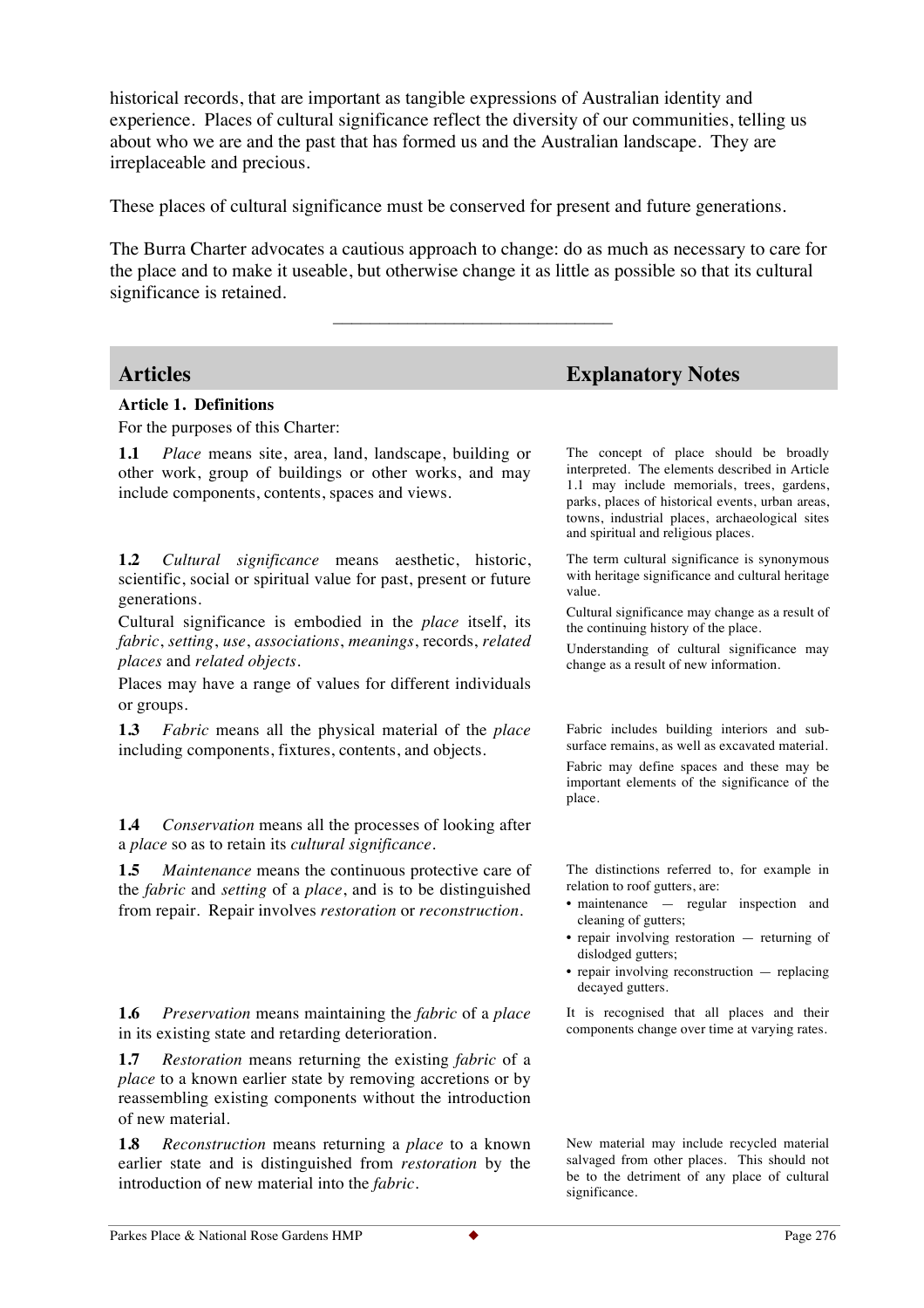**1.9** *Adaptation* means modifying a *place* to suit the existing *use* or a proposed use.

**1.10** *Use* means the functions of a place, as well as the activities and practices that may occur at the place.

**1.11** *Compatible use* means a *use* which respects the *cultural significance* of a *place*. Such a use involves no, or minimal, impact on cultural significance.

**1.12** *Setting* means the area around a *place*, which may include the visual catchment.

**1.13** *Related place* means a *place* that contributes to the *cultural significance* of another place.

**1.14** *Related object* means an object that contributes to the *cultural significance* of a *place* but is not at the place.

**1.15** *Associations* mean the special connections that exist between people and a *place*.

**1.16** *Meanings* denote what a *place* signifies, indicates, evokes or expresses.

**1.17** *Interpretation* means all the ways of presenting the *cultural significance* of a *place*.

## **Conservation Principles**

**Article 2. Conservation and management**

**2.1** *Places* of *cultural significance* should be conserved.

**2.2** The aim of *conservation* is to retain the *cultural significance* of a *place*.

**2.3** *Conservation* is an integral part of good management of *places* of *cultural significance*.

**2.4** *Places* of *cultural significance* should be safeguarded and not put at risk or left in a vulnerable state.

## **Article 3. Cautious approach**

**3.1** *Conservation* is based on a respect for the existing *fabric*, *use*, *associations* and *meanings*. It requires a cautious approach of changing as much as necessary but as little as possible.

**3.2** Changes to a *place* should not distort the physical or other evidence it provides, nor be based on conjecture.

## **Article 4. Knowledge, skills and techniques**

**4.1** *Conservation* should make use of all the knowledge, skills and disciplines which can contribute to the study and care of the *place*.

**4.2** Traditional techniques and materials are preferred for the *conservation* of significant *fabric*. In some circumstances modern techniques and materials which offer substantial conservation benefits may be appropriate.

Associations may include social or spiritual values and cultural responsibilities for a place.

Meanings generally relate to intangible aspects such as symbolic qualities and memories.

Interpretation may be a combination of the treatment of the fabric (e.g. maintenance*,*  restoration, reconstruction); the use of and activities at the place; and the use of introduced explanatory material.

The traces of additions, alterations and earlier treatments to the fabric of a place are evidence of its history and uses which may be part of its significance. Conservation action should assist and not impede their understanding.

The use of modern materials and techniques must be supported by firm scientific evidence or by a body of experience.

## **Articles Explanatory Notes**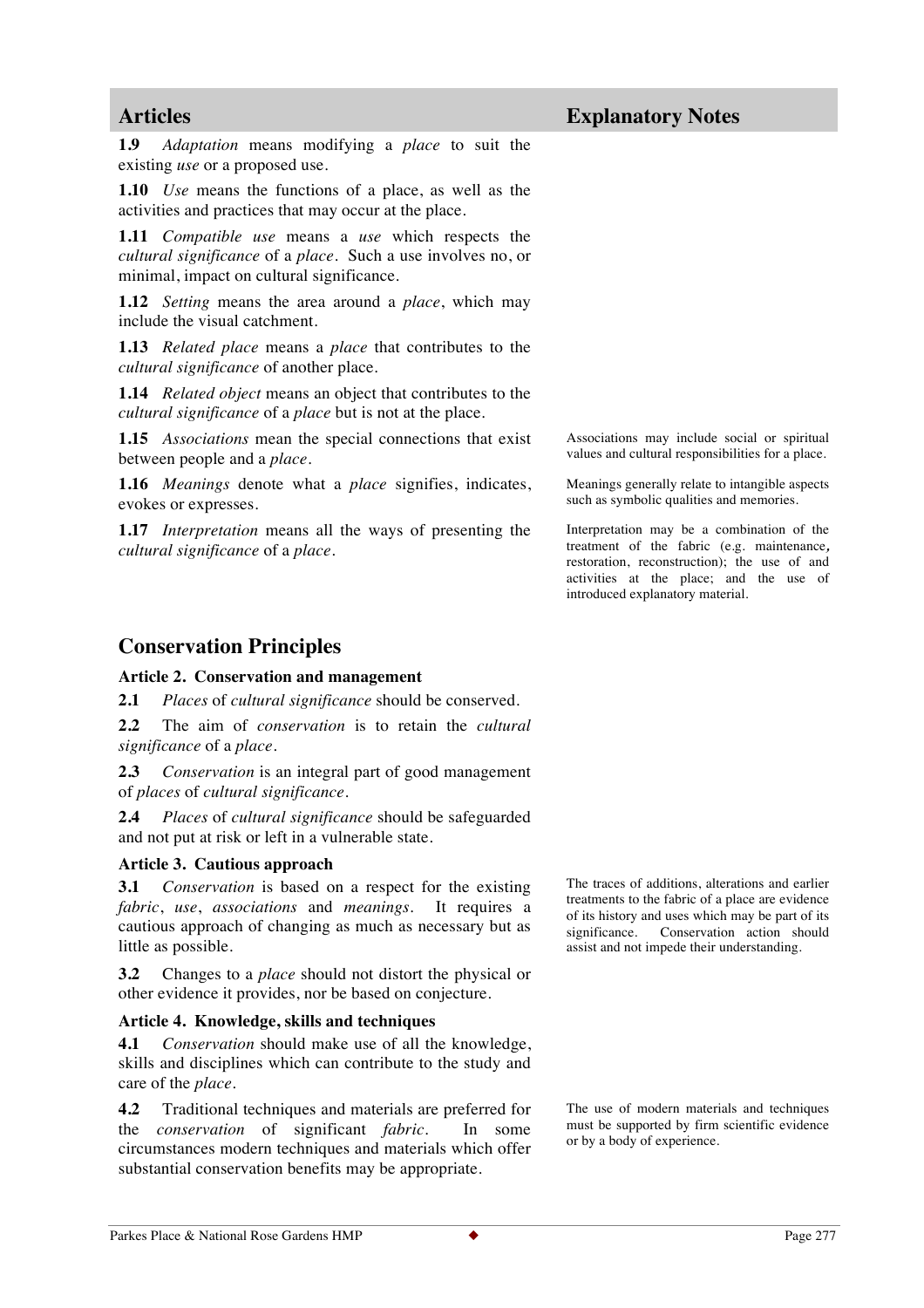## **Article 5. Values**

**5.1** *Conservation* of a *place* should identify and take into consideration all aspects of cultural and natural significance without unwarranted emphasis on any one value at the expense of others.

**5.2** Relative degrees of *cultural significance* may lead to different *conservation* actions at a place.

## **Article 6. Burra Charter Process**

**6.1** The *cultural significance* of a *place* and other issues affecting its future are best understood by a sequence of collecting and analysing information before making decisions. Understanding cultural significance comes first, then development of policy and finally management of the place in accordance with the policy.

**6.2** The policy for managing a *place* must be based on an understanding of its *cultural significance*.

**6.3** Policy development should also include consideration of other factors affecting the future of a *place* such as the owner's needs, resources, external constraints and its physical condition.

## **Article 7. Use**

**7.1** Where the *use* of a *place* is of *cultural significance* it should be retained.

**7.2** A *place* should have a *compatible use*. The policy should identify a use or

## **Article 8. Setting**

*Conservation* requires the retention of an appropriate visual *setting* and other relationships that contribute to the *cultural significance* of the *place*.

New construction, demolition, intrusions or other changes which would adversely affect the setting or relationships are not appropriate.

## **Article 9. Location**

**9.1** The physical location of a *place* is part of its *cultural significance.* A building, work or other component of a place should remain in its historical location. Relocation is generally unacceptable unless this is the sole practical means of ensuring its survival.

**9.2** Some buildings, works or other components of *places*

## **Articles Explanatory Notes**

Conservation of places with natural significance is explained in the Australian Natural Heritage Charter. This Charter defines natural significance to mean the importance of ecosystems, biological diversity and geodiversity for their existence value, or for present or future generations in terms of their scientific, social, aesthetic and life-support value.

A cautious approach is needed, as understanding of cultural significance may change. This article should not be used to justify actions which do not retain cultural significance.

The Burra Charter process, or sequence of investigations, decisions and actions, is illustrated in the accompanying flowchart.

combination of uses or constraints on uses that retain the cultural significance of the place. New use of a place should involve minimal change, to significant fabric and use; should respect associations and meanings; and where appropriate should provide for continuation of practices which contribute to the cultural significance of the place.

Aspects of the visual setting may include use, siting, bulk, form, scale, character, colour, texture and materials.

Other relationships, such as historical connections, may contribute to interpretation, appreciation, enjoyment or experience of the place.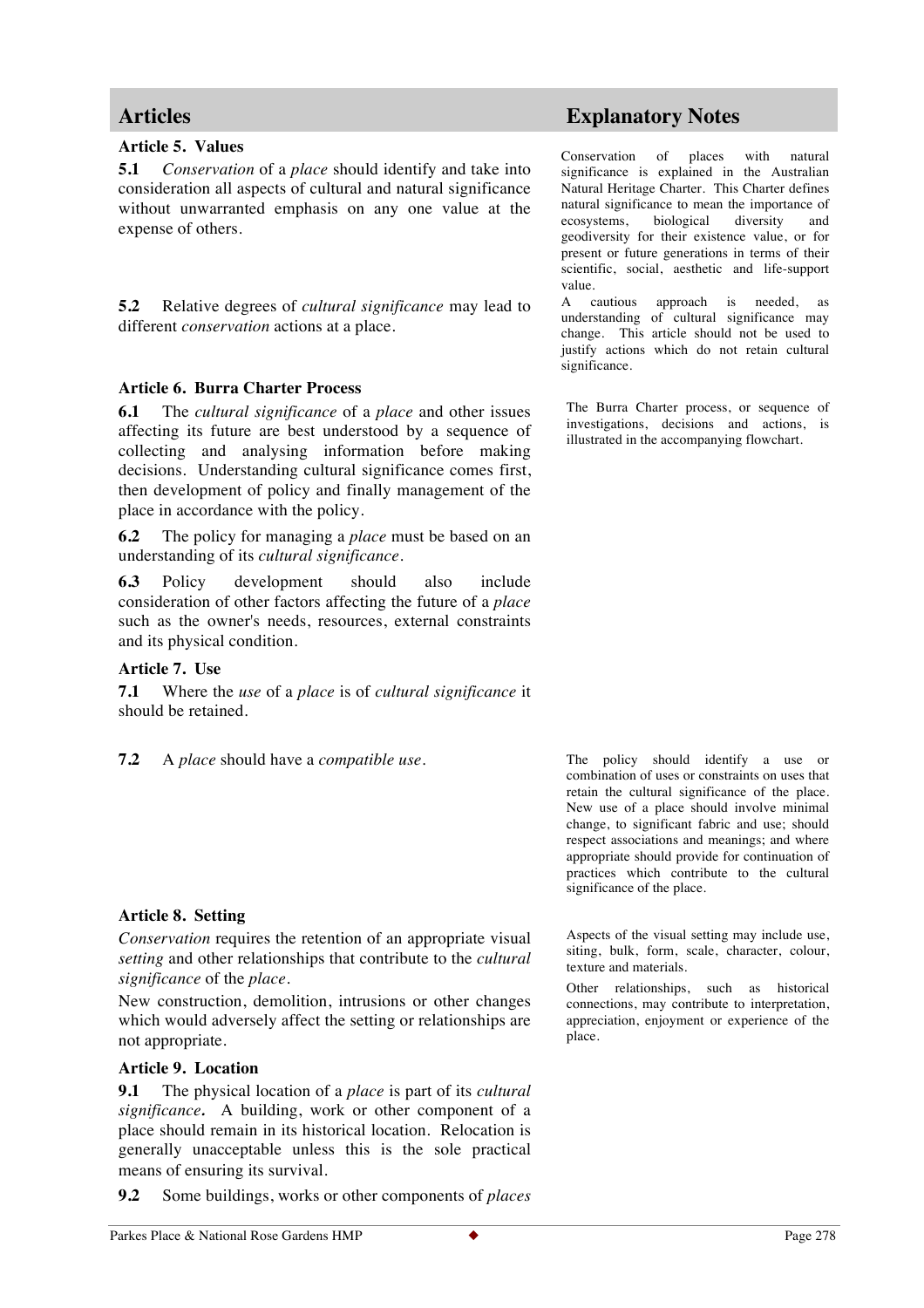were designed to be readily removable or already have a history of relocation. Provided such buildings, works or other components do not have significant links with their present location, removal may be appropriate.

**9.3** If any building, work or other component is moved, it should be moved to an appropriate location and given an appropriate *use*. Such action should not be to the detriment of any *place* of *cultural significance*.

## **Article 10. Contents**

Contents, fixtures and objects which contribute to the *cultural significance* of a *place* should be retained at that place. Their removal is unacceptable unless it is: the sole means of ensuring their security and *preservation*; on a temporary basis for treatment or exhibition; for cultural reasons; for health and safety; or to protect the place. Such contents, fixtures and objects should be returned where circumstances permit and it is culturally appropriate.

## **Article 11. Related places and objects**

The contribution which *related places* and *related objects* make to the *cultural significance* of the *place* should be retained.

## **Article 12. Participation**

*Conservation, interpretation* and management of a *place* should provide for the participation of people for whom the place has special *associations* and *meanings*, or who have social, spiritual or other cultural responsibilities for the place.

## **Article 13. Co-existence of cultural values**

Co-existence of cultural values should be recognised, respected and encouraged, especially in cases where they conflict.

## **Conservation Processes**

## **Article 14. Conservation processes**

*Conservation* may, according to circumstance, include the processes of: retention or reintroduction of a *use*; retention of *associations* and *meanings*; *maintenance, preservation*, *restoration*, *reconstruction, adaptation* and *interpretation*; and will commonly include a combination of more than one of these.

## **Article 15. Change**

**15.1** Change may be necessary to retain *cultural significance*, but is undesirable where it reduces cultural significance. The amount of change to a *place* should be guided by the *cultural significance* of the place and its appropriate *interpretation*.

**15.2** Changes which reduce *cultural significance* should Reversible changes should be considered

## **Articles Explanatory Notes**

For some places, conflicting cultural values may affect policy development and management decisions. In this article, the term cultural values refers to those beliefs which are important to a cultural group, including but not limited to political, religious, spiritual and moral beliefs. This is broader than values associated with cultural significance.

There may be circumstances where no action is required to achieve conservation.

When change is being considered, a range of options should be explored to seek the option which minimises the reduction of cultural significance.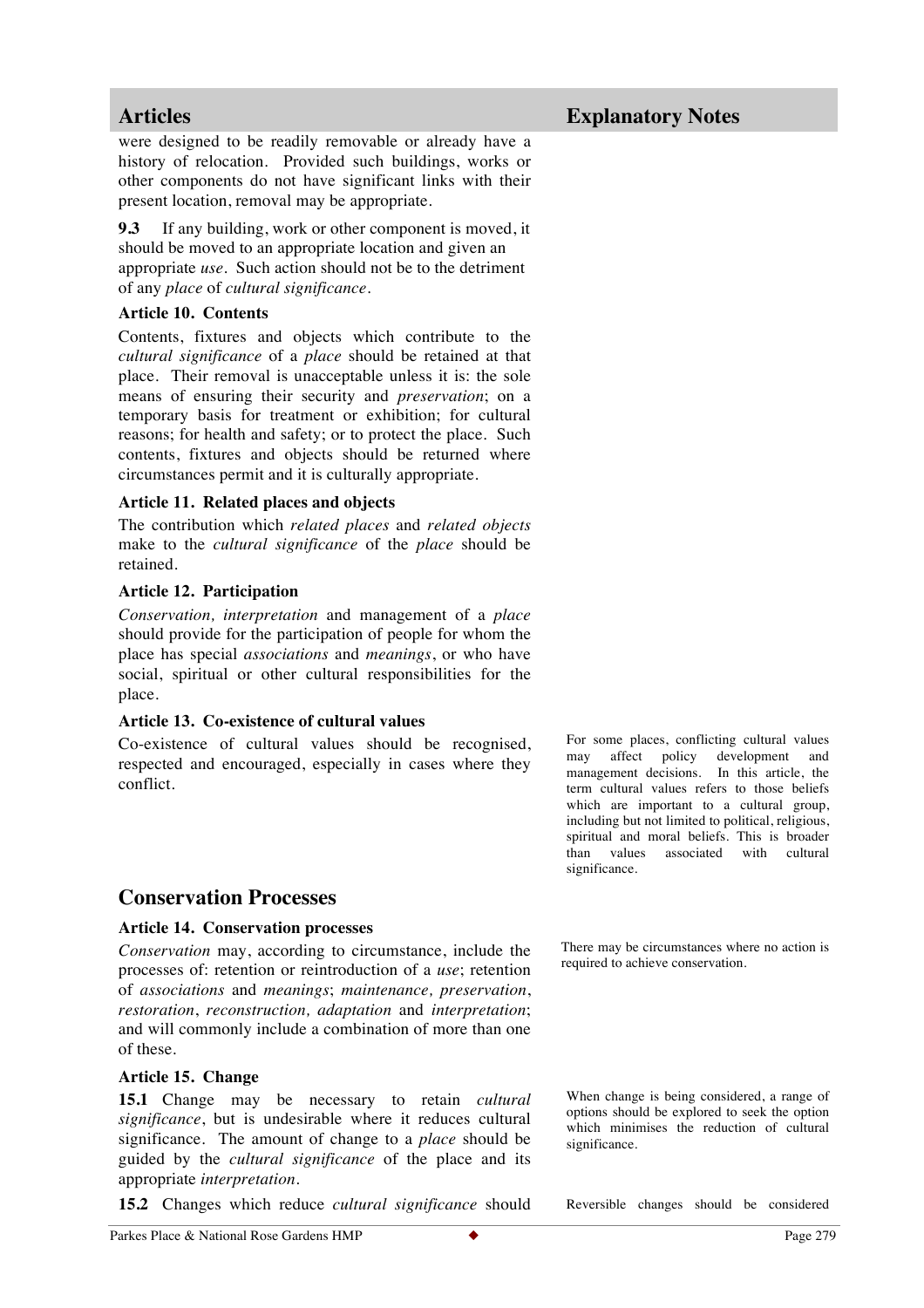be reversible, and be reversed when circumstances permit. temporary. Non-reversible change should

**15.3** Demolition of significant *fabric* of a *place* is generally not acceptable. However, in some cases minor demolition may be appropriate as part of *conservation*. Removed significant fabric should be reinstated when circumstances permit.

**15.4** The contributions of all aspects of *cultural significance* of a *place* should be respected. If a place includes *fabric*, *uses*, *associations* or *meanings* of different periods, or different aspects of cultural significance, emphasising or interpreting one period or aspect at the expense of another can only be justified when what is left out, removed or diminished is of slight cultural significance and that which is emphasised or interpreted is of much greater cultural significance.

## **Article 16. Maintenance**

*Maintenance* is fundamental to *conservation* and should be undertaken where *fabric* is of *cultural significance* and its *maintenance* is necessary to retain that *cultural significance*.

## **Article 17. Preservation**

*Preservation* is appropriate where the existing *fabric* or its condition constitutes evidence of *cultural significance,* or where insufficient evidence is available to allow other *conservation* processes to be carried out.

## **Article 18. Restoration and reconstruction**

*Restoration* and *reconstruction* should reveal culturally significant aspects of the *place*.

### **Article 19. Restoration**

*Restoration* is appropriate only if there is sufficient evidence of an earlier state of the *fabric*.

### **Article 20. Reconstruction**

**20.1** *Reconstruction* is appropriate only where a *place* is incomplete through damage or alteration, and only where there is sufficient evidence to reproduce an earlier state of the *fabric*. In rare cases, reconstruction may also be appropriate as part of a *use* or practice that retains the *cultural significance* of the place.

**20.2** *Reconstruction* should be identifiable on close inspection or through additional *interpretation*.

## **Article 21. Adaptation**

**21.1** *Adaptation* is acceptable only where the adaptation has minimal impact on the *cultural significance* of the

## **Articles Explanatory Notes**

only be used as a last resort and should not prevent future conservation action.

Preservation protects fabric without obscuring the evidence of its construction and use. The process should always be applied:

- where the evidence of the fabric is of such significance that it should not be altered;
- where insufficient investigation has been carried out to permit policy decisions to be taken in accord with Articles 26 to 28.

New work (e.g. stabilisation) may be carried out in association with preservation when its purpose is the physical protection of the fabric and when it is consistent with Article 22.

Adaptation may involve the introduction of new services, or a new use, or changes to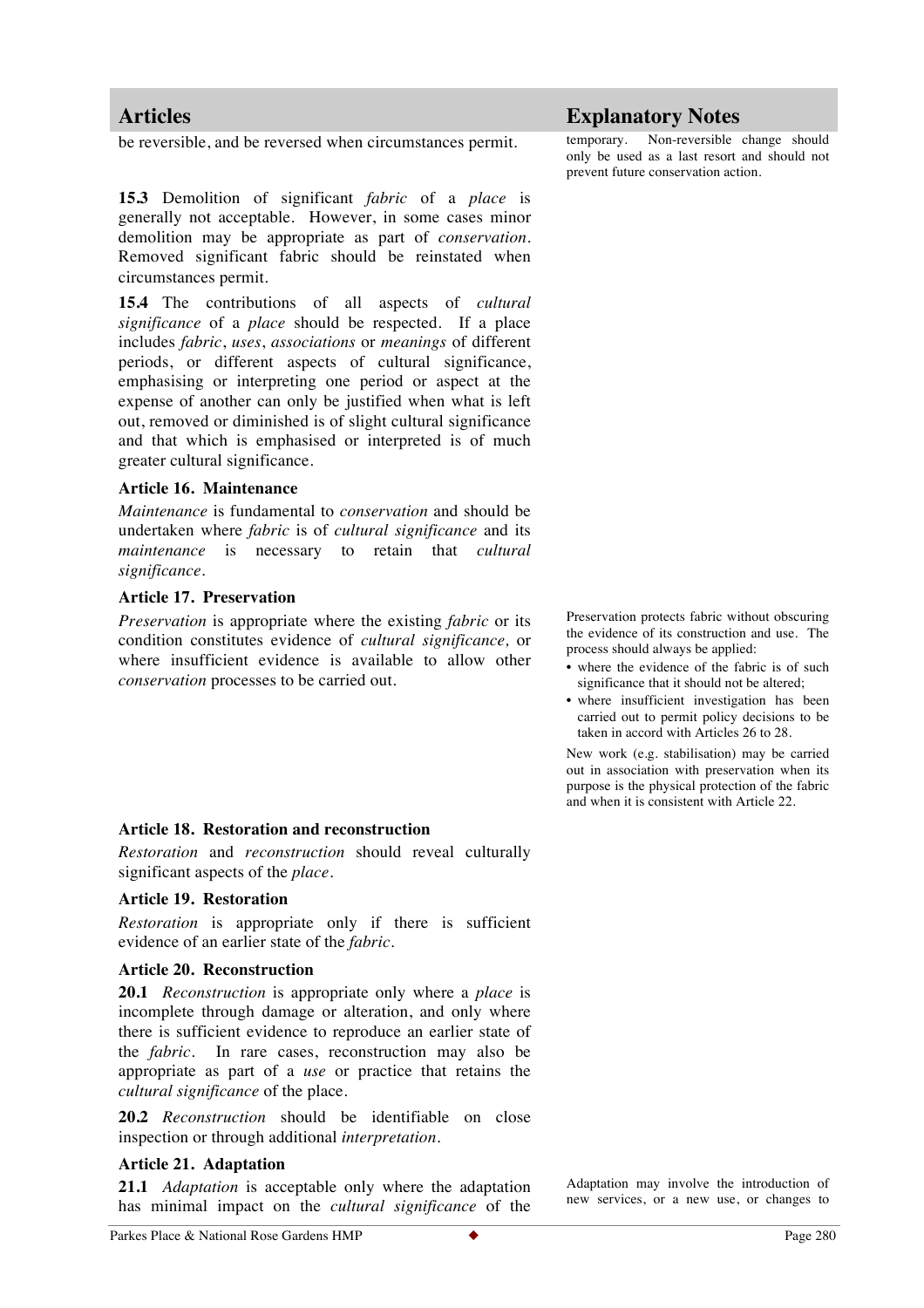**21.2** *Adaptation* should involve minimal change to significant fabric, achieved only after considering alternatives.

## **Article 22. New work**

**22.1** New work such as additions to the *place* may be acceptable where it does not distort or obscure the *cultural significance* of the place, or detract from its *interpretation* and appreciation.

**22.2** New work should be readily identifiable as such.

## **Article 23. Conserving use**

Continuing, modifying or reinstating a significant *use* may be appropriate and preferred forms of *conservation*.

## **Article 24. Retaining associations and meanings**

**24.1** Significant *associations* between people and a *place* should be respected, retained and not obscured. Opportunities for the *interpretation*, commemoration and celebration of these associations should be investigated and implemented.

**24.2** Significant *meanings*, including spiritual values, of a *place* should be respected. Opportunities for the continuation or revival of these meanings should be investigated and implemented.

## **Article 25. Interpretation**

The *cultural significance* of many *places* is not readily apparent, and should be explained by *interpretation*. Interpretation should enhance understanding and enjoyment, and be culturally appropriate.

## **Conservation Practice**

## **Article 26. Applying the Burra Charter process**

**26.1** Work on a *place* should be preceded by studies to understand the place which should include analysis of physical, documentary, oral and other evidence, drawing on appropriate knowledge, skills and disciplines.

**26.2** Written statements of *cultural significance* and policy for the *place* should be prepared, justified and accompanied by supporting evidence. The statements of significance and policy should be incorporated into a management plan for the place.

**26.3** Groups and individuals with *associations* with a *place* as well as those involved in its management should be provided with opportunities to contribute to and participate in understanding the *cultural significance* of the place. Where appropriate they should also have opportunities to participate in its *conservation* and management.

## **Article 27. Managing change**

**27.1** The impact of proposed changes on the *cultural significance* of a *place* should be analysed with reference to

## **Articles Explanatory Notes**

*place*.

New work may be sympathetic if its siting, bulk, form, scale, character, colour, texture and material are similar to the existing fabric, but imitation should be avoided.

These may require changes to significant *fabric* but they should be minimised. In some cases, continuing a significant use or practice may involve substantial new work.

For many places associations will be linked to use.

The results of studies should be up to date, regularly reviewed and revised as necessary.

Statements of significance and policy should be kept up to date by regular review and revision as necessary. The management plan may deal with other matters related to the management of the place.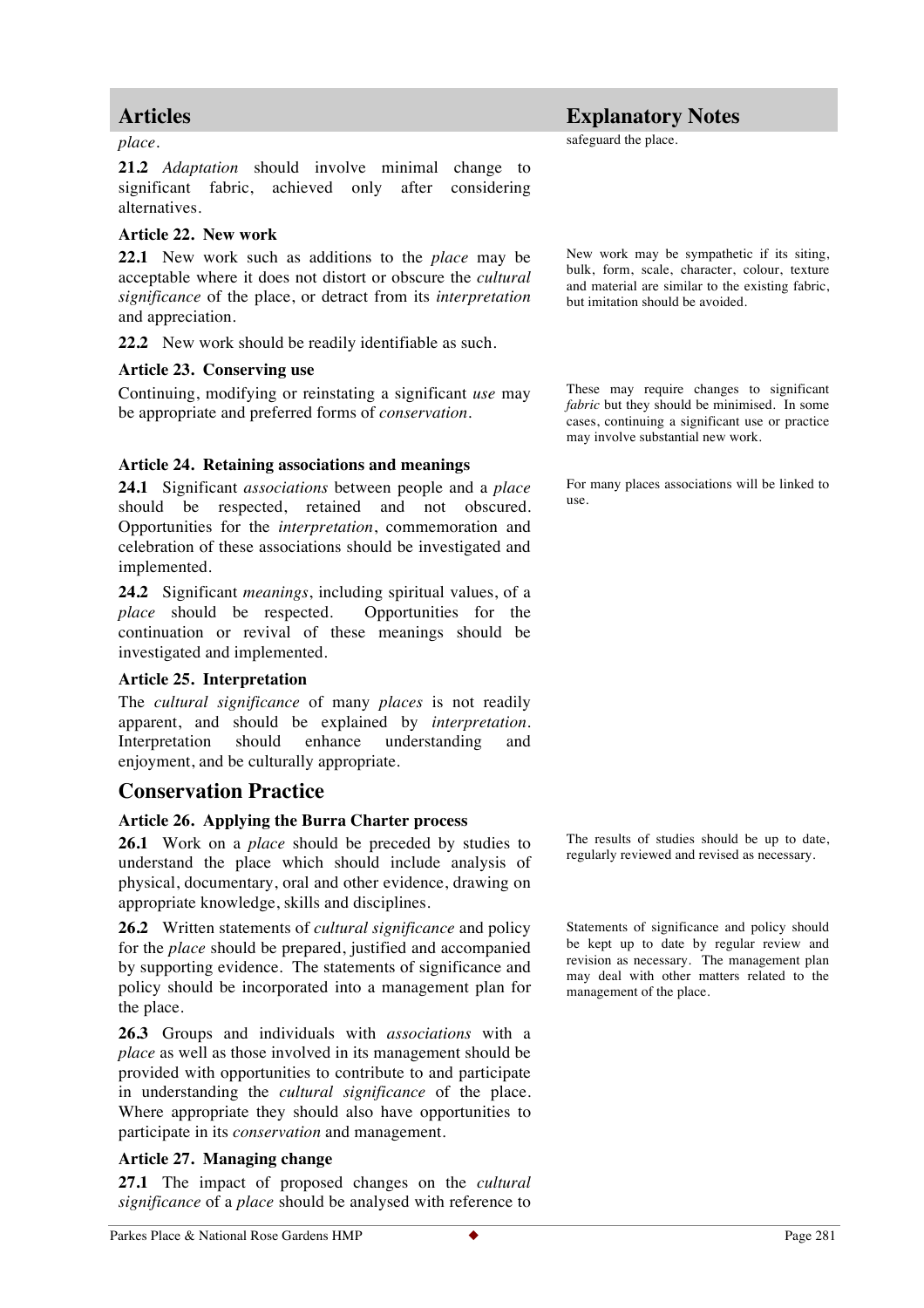the statement of significance and the policy for managing the place. It may be necessary to modify proposed changes following analysis to better retain cultural significance.

**27.2** Existing *fabric, use, associations* and *meanings* should be adequately recorded before any changes are made to the *place*.

## **Article 28. Disturbance of fabric**

**28.1** Disturbance of significant *fabric* for study, or to obtain evidence, should be minimised. Study of a *place* by any disturbance of the fabric, including archaeological excavation, should only be undertaken to provide data essential for decisions on the *conservation* of the place, or to obtain important evidence about to be lost or made inaccessible.

**28.2** Investigation of a *place* which requires disturbance of the *fabric*, apart from that necessary to make decisions, may be appropriate provided that it is consistent with the policy for the place. Such investigation should be based on important research questions which have potential to substantially add to knowledge, which cannot be answered in other ways and which minimises disturbance of significant fabric.

## **Article 29. Responsibility for decisions**

The organisations and individuals responsible for management decisions should be named and specific responsibility taken for each such decision.

## **Article 30. Direction, supervision and implementation**

Competent direction and supervision should be maintained at all stages, and any changes should be implemented by people with appropriate knowledge and skills.

## **Article 31. Documenting evidence and decisions**

A log of new evidence and additional decisions should be kept.

## **Article 32. Records**

**32.1** The records associated with the *conservation* of a *place* should be placed in a permanent archive and made publicly available, subject to requirements of security and privacy, and where this is culturally appropriate.

**32.2** Records about the history of a *place* should be protected and made publicly available, subject to requirements of security and privacy, and where this is culturally appropriate.

## **Article 33. Removed fabric**

Significant *fabric* which has been removed from a *place* including contents, fixtures and objects, should be catalogued, and protected in accordance with its *cultural significance*.

Where possible and culturally appropriate, removed significant fabric including contents, fixtures and objects, should be kept at the place.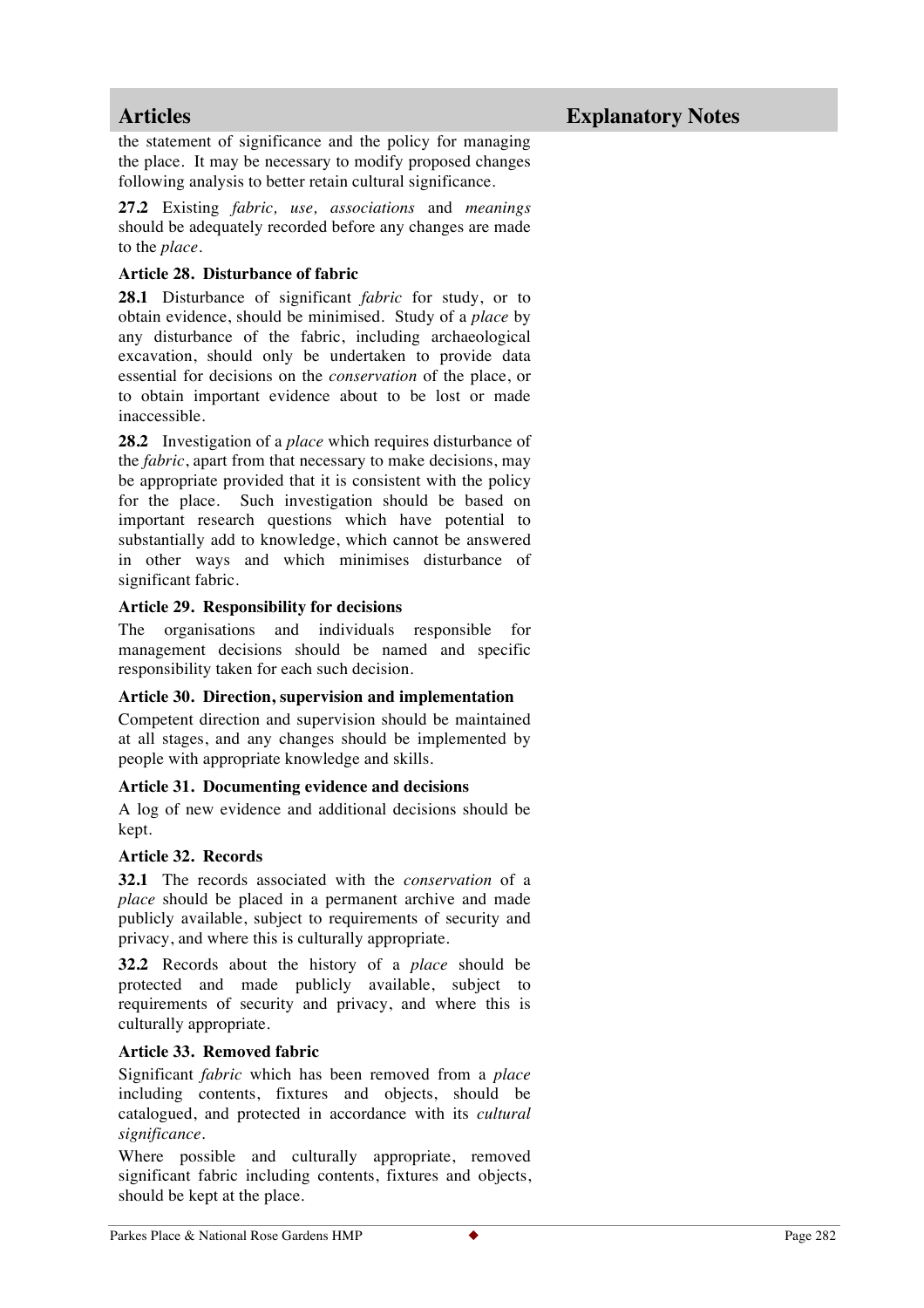## **Article 34. Resources**

Adequate resources should be provided for *conservation*. The best conservation often involves the least

*Words in italics are defined in Article 1.*

# **Articles Explanatory Notes**

work and can be inexpensive.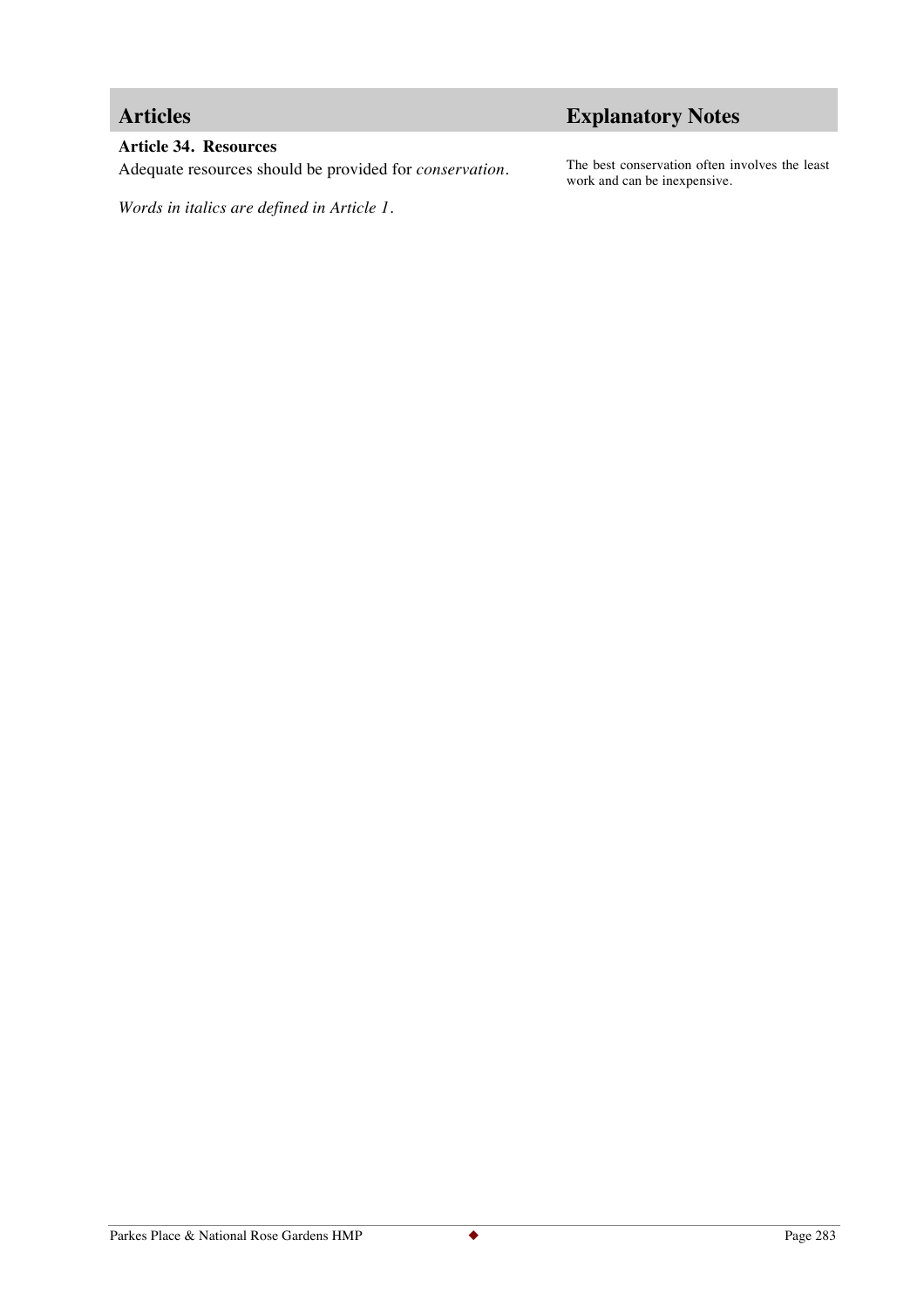# **The Burra Charter Process**

## Sequence of investigations, decisions and actions

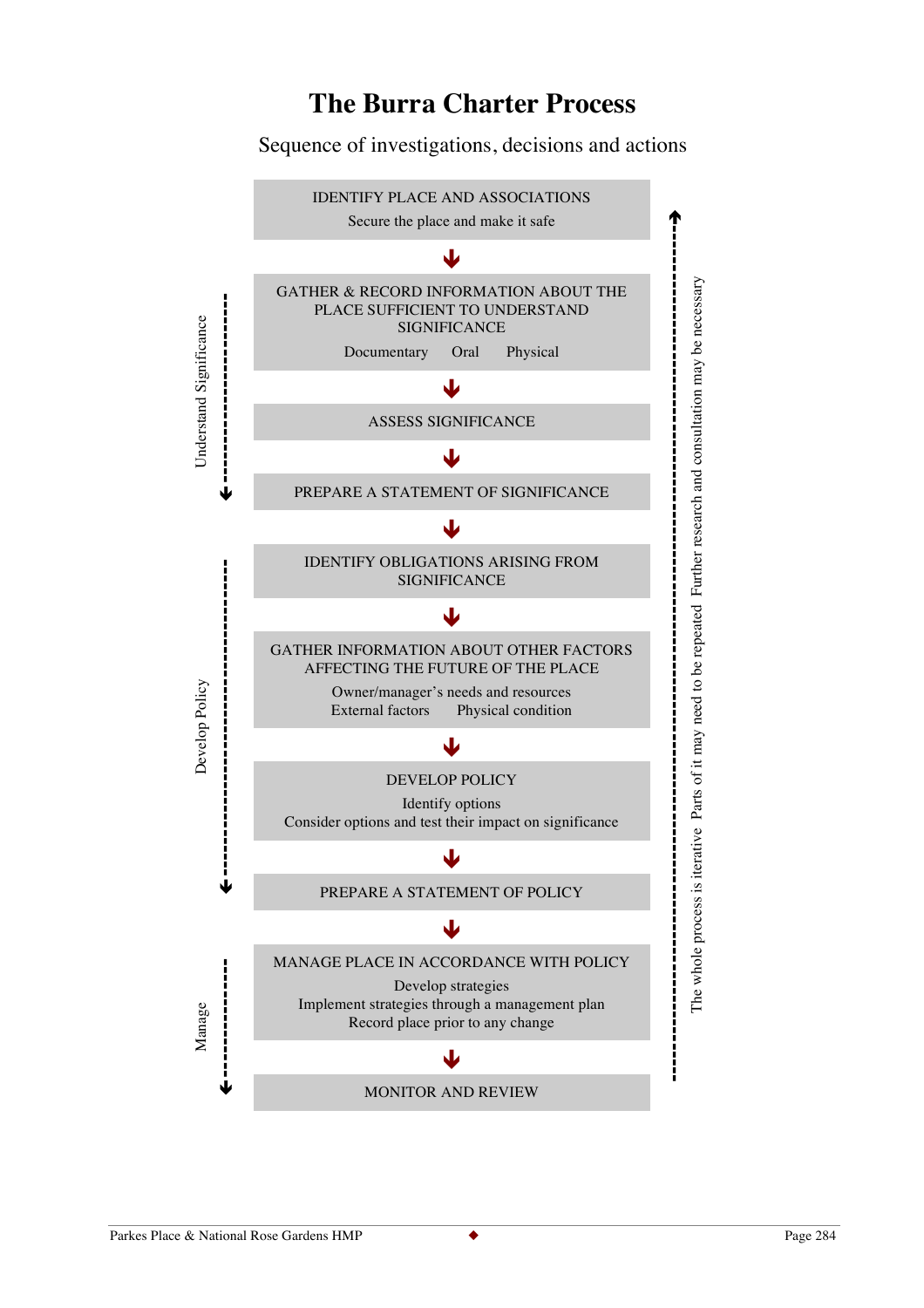# **APPENDIX H: TREE REPLACEMENT STRATEGY**

## **Overall Strategy**

The overall strategy guiding tree replacement is to respect and conserve the character of the existing treescape as far as possible, recognising this reflects different historical periods and design intentions. Changes to this approach may be undertaken because:

- existing tree spacings are too close for the optimal development and longevity of trees (eg. Zone  $3$  – see the figure below);
- some relatively young plantings will close-in the rose gardens and compete with earlier plantings (Zone 4); and
- some trees are planted too close, severely inhibiting the growth of other trees deemed of greater significance (Zones 5, 9, 10 and 11).

The sequencing of change should be carefully arranged to minimise the visual impact.

## **General Guidelines**

- All replacement trees should be advanced trees grown from suitable or selected clonal material, or if this is unavailable from trees found in similar climatic conditions to Canberra. It is important to note that some of the replacements occur early in the overall program, eg. Zones 7 and 8. Early replacement may offer little time to obtain advanced trees of these species, especially if clonal material is also a factor. It is important to arrange for trees to be pre-grown well in advance (3-4 years for some conifers – noting that Weston's original conifer plantings were grown on at Yarralumla Nursery for 10 years).
- All trees should be formatively shaped as they develop in the nursery situation. Trees should be planted in Spring, Winter or Autumn, and they should be staked for two years.
- Trees may be located on the site of former trees so long as the original tree stump is thoroughly ground out, all the vegetative debris (chips) removed and suitable clean soil media introduced. Any introduced soil should be weed free, and of a density that resembles the surrounding soil when fully settled. The use of light soils or composts will create a "sump" effect. Introduction of soil may not be an issue given the requirement to provide appropriate planting centres, which may locate new trees away from original tree locations.
- The formal plantings of this area will always appear to be haphazard if trees are continually replaced as other trees die or fall over. In principle, it is far better to replace whole avenues at one time to retain even-aged avenues. It is noted that some of the specific strategies may diverge from this approach.
- Mechanisms need to be found to protect new plantings from mower/whipper snipper damage as they develop. Young and semi-mature replantings constantly suffer from this form of damage, thus reducing the chances of successful establishment.
- Timing of removal and replacement plantings is a critical factor. Staged replacement is required over a longer period, and an 18 year period is suggested. Staging replacements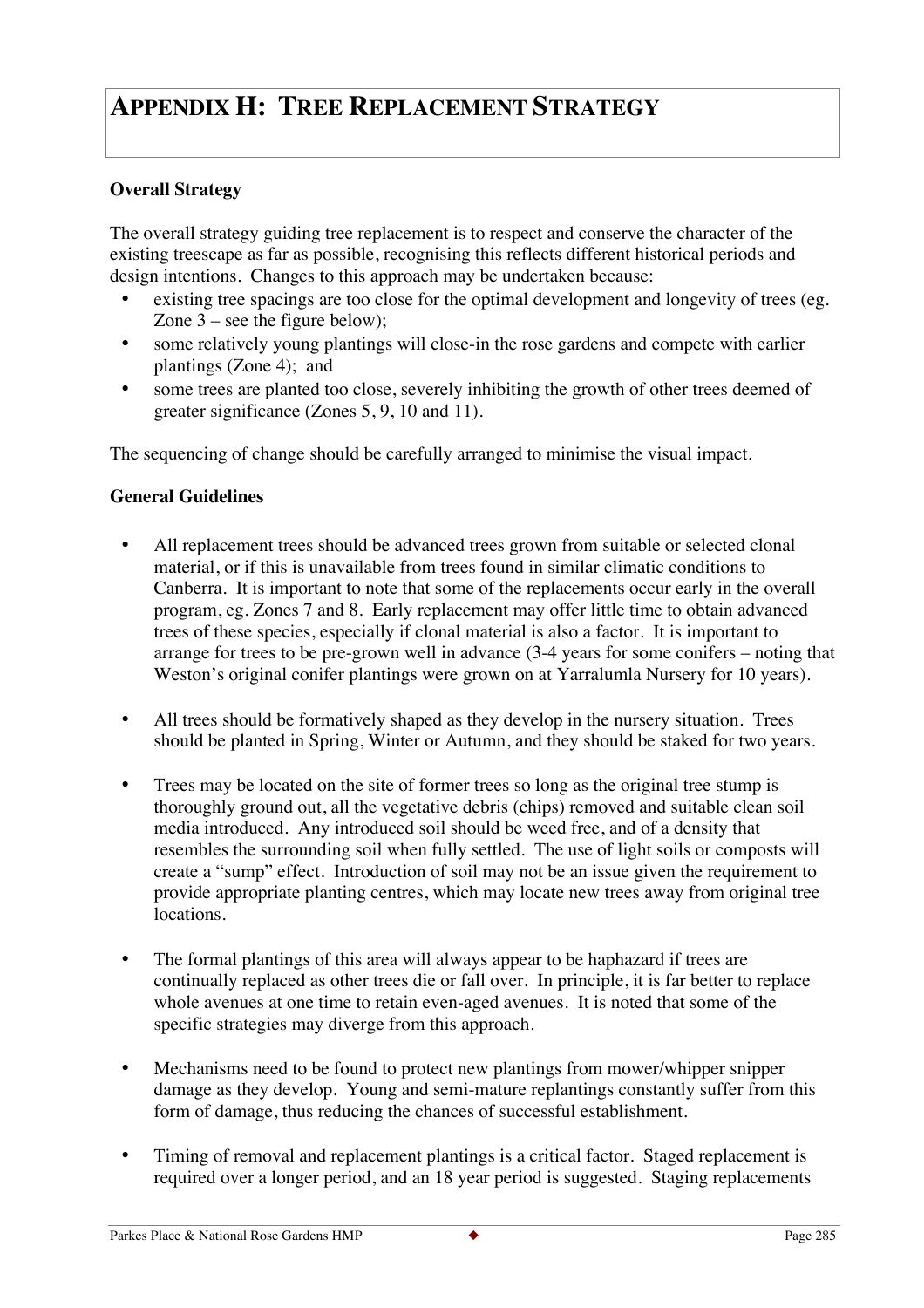will also assist in replanting programs in the future when these new plantings go into decline.

- Should trees decline markedly prior to their scheduled removal or replacement, the overall timing of the strategy should be re-considered.
- Tree plantings and spacing should take priority over underground services, which basically can be located almost anywhere.
- An annual to biennial **monitoring program** should continue in this area. This program may indicate the need or opportunity to refine the staging of removal and replacement programs which may assist in minimising visual impacts of the replacement program.
- An annual **maintenance program** must be implemented. Such programs can mean the difference between reduced longevity and safety issues associated with tree assets.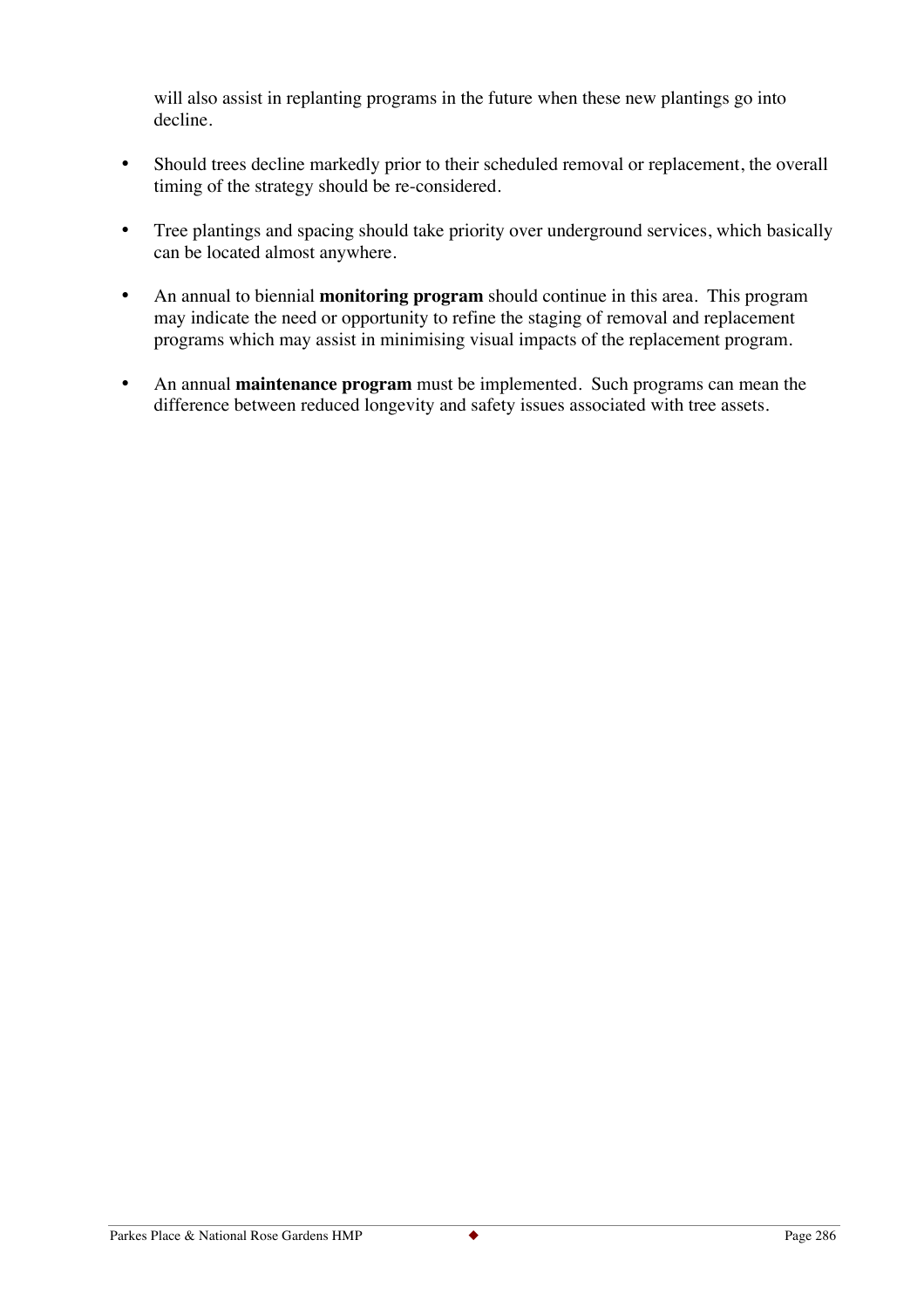| Table 24. Detailed Tree Replacement Strategy by Zones |                                                                              |                                                                                                                                            |                                                                                                                                                                                                                                                            |                                                                                                                                                                                                                                                                                                                              |                        |
|-------------------------------------------------------|------------------------------------------------------------------------------|--------------------------------------------------------------------------------------------------------------------------------------------|------------------------------------------------------------------------------------------------------------------------------------------------------------------------------------------------------------------------------------------------------------|------------------------------------------------------------------------------------------------------------------------------------------------------------------------------------------------------------------------------------------------------------------------------------------------------------------------------|------------------------|
| Zone                                                  | <b>Location</b>                                                              | <b>Current Trees</b>                                                                                                                       | <b>Issues</b>                                                                                                                                                                                                                                              | <b>Strategies</b>                                                                                                                                                                                                                                                                                                            | <b>Sequence/Timing</b> |
| 1.                                                    | Street plantings<br>along King<br>George Terrace<br>and Parkes Place<br>West | Arizona Cypress (Cupressus<br>arizonica)                                                                                                   | There are some dead and missing trees.<br>Live trees are in need of minor tree<br>surgery (moderate-sized dead branches<br>$($ >50-75 mm) in crown).                                                                                                       | 1.1 Remove dead trees.<br>First/Year 1<br>1.2 Undertake minor tree surgery as<br>required.<br>1.3 Replace dead and missing trees<br>with Arizona Cypress.<br>1.4 Spacing of new plantings to be no<br>less than 15 metres and up to 20<br>metres.                                                                            |                        |
|                                                       |                                                                              |                                                                                                                                            |                                                                                                                                                                                                                                                            | 1.5 Work out spacings so that they are<br>as equal as possible to ensure<br>appropriate avenue effect and to<br>eliminate any competition from<br>adjacent trees.<br>1.6 New plantings to be undertaken as<br>soon as possible to enable growth of<br>these trees which will help screen the<br>later replacement of Zone 3. |                        |
| 2.                                                    | Sentinel plantings<br>at various<br>locations                                | Lombardy Poplar (Populus nigra<br>'Italica')                                                                                               | The older (tall) trees are in poor to<br>dangerous condition.<br>The younger replacement plantings are<br>in good condition.                                                                                                                               | 2.1 Remove the older trees and replant<br>with Lombardy Poplar.                                                                                                                                                                                                                                                              | First/Year 1           |
| 3.                                                    | Southwest and<br>southeast arcs of<br><b>National Rose</b><br>Gardens        | Atlas Cedar (Cedrus atlantica)<br>London Plane (Platanus X<br>acerifolia)<br>Pin Oak (Quercus palustris)<br>American Elm (Ulmus americana) | These trees are in decline, are generally<br>in poor condition and have poor crown<br>structure. They may well live for many<br>more years but the decline will<br>continue.<br>The decline and poor crown structure<br>are a direct result of the intense | 3.1 These trees should be removed and<br>replaced.<br>3.2 Planting centres should be<br>increased to 12 metres for the outer<br>row, with the inner row spacing mid-<br>way between the outer row trees.                                                                                                                     | Fourth/Year 8          |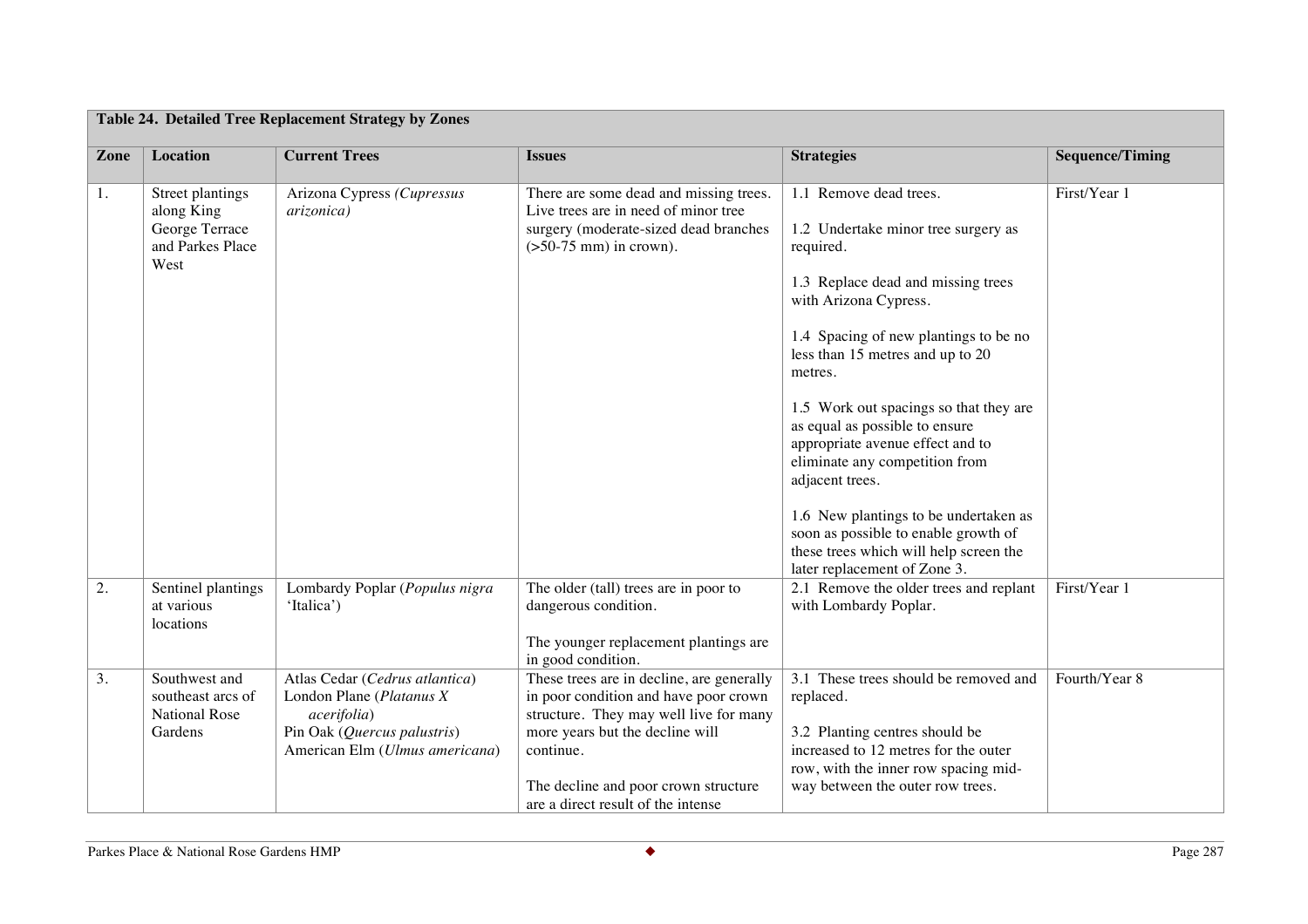| Table 24. Detailed Tree Replacement Strategy by Zones |                                                                                            |                                                                        |                                                                                                                                                                                                                                                                                                                                                                                                                                                                                                                                                                                                                           |                                                                                                                                              |                        |
|-------------------------------------------------------|--------------------------------------------------------------------------------------------|------------------------------------------------------------------------|---------------------------------------------------------------------------------------------------------------------------------------------------------------------------------------------------------------------------------------------------------------------------------------------------------------------------------------------------------------------------------------------------------------------------------------------------------------------------------------------------------------------------------------------------------------------------------------------------------------------------|----------------------------------------------------------------------------------------------------------------------------------------------|------------------------|
| Zone                                                  | <b>Location</b>                                                                            | <b>Current Trees</b>                                                   | <b>Issues</b>                                                                                                                                                                                                                                                                                                                                                                                                                                                                                                                                                                                                             | <b>Strategies</b>                                                                                                                            | <b>Sequence/Timing</b> |
|                                                       |                                                                                            |                                                                        | competition between individuals on the<br>site. The centres at which they were<br>planted are far too close to allow trees<br>to reach their maximum potential and<br>longevity.<br>Removal of occasional trees will not                                                                                                                                                                                                                                                                                                                                                                                                  | 3.3 The distance between rows should<br>be 4 metres.<br>3.4 The inner row should be Atlas<br>Cedar.<br>3.5 The outer row should be alternate |                        |
|                                                       |                                                                                            |                                                                        | resolve the problem. The deterioration<br>of the crowns is such that if extra<br>growing room was provided, they will                                                                                                                                                                                                                                                                                                                                                                                                                                                                                                     | plantings of London Plane and Pin<br>Oak.                                                                                                    |                        |
|                                                       |                                                                                            |                                                                        | never recover, and the aesthetics would<br>be very poor.                                                                                                                                                                                                                                                                                                                                                                                                                                                                                                                                                                  | 3.6 The occasional American Elms<br>should not be replaced.                                                                                  |                        |
|                                                       |                                                                                            |                                                                        | Resolving the replacement planting<br>spacings has been a very difficult<br>decision. On the one hand, the close<br>spacings of the existing trees provides a<br>density which has a landscape aesthetic<br>value. On the other hand, as noted, the<br>close spacings creates competition<br>between trees and poor crown<br>structure. The ideal spacing for tree<br>health is 15-20 metres. The proposed<br>compromise will retain to some extent<br>the tree density while also improving<br>the growing condition for the trees.<br>However, tree health and longevity will<br>be impacted as part of the compromise. | 3.7 Given the extra space involved,<br>careful planning will be required to<br>replant the rows to ensure a uniform<br>effect.               | First/Year 1           |
| 4.                                                    | Eastern edge of<br>western rose<br>garden and<br>western edge of<br>eastern rose<br>garden | London Plane (Platanus X<br>acerifolia)<br>Pin Oak (Quercus palustris) | These trees are plantings from the late<br>1980s which anticipated the creation of<br>a new road and the removal of adjacent<br>trees. This plan did not proceed.<br>The trees are planted far too closely<br>and will eventually close-in the rose<br>garden and compete with the adjacent                                                                                                                                                                                                                                                                                                                               | 4.1 Remove as soon as possible and do<br>not replace. The removal of these<br>relatively small trees will have little<br>visual impact.      |                        |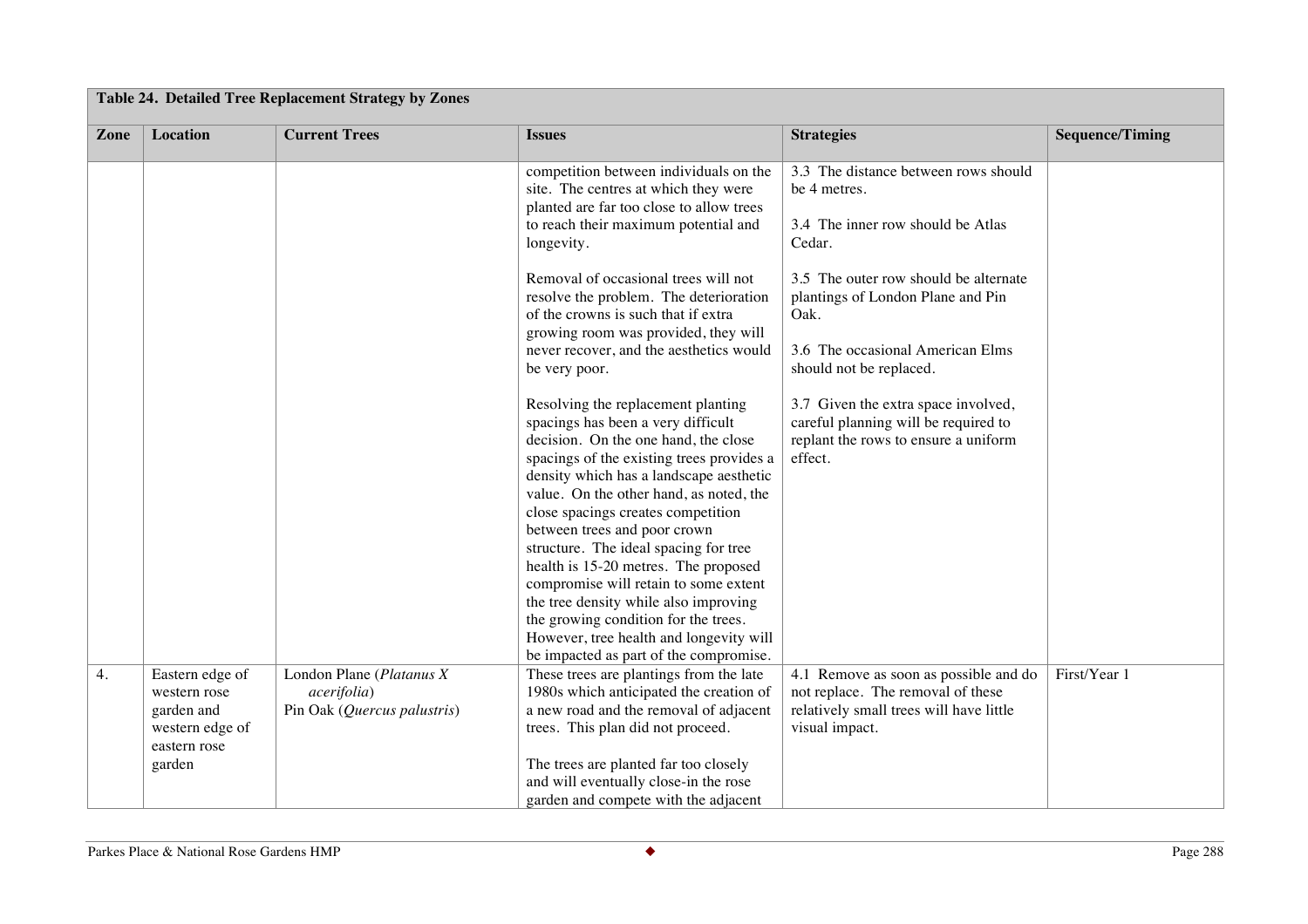| Table 24. Detailed Tree Replacement Strategy by Zones |                                                         |                                                                                                 |                                                                                                                                                                                                                                                                                                 |                                                                                                                                                                                                                                                                                                                                                                                                                                                                                                                                                                                                                                                                                                                                                                                                                                                                            |                        |
|-------------------------------------------------------|---------------------------------------------------------|-------------------------------------------------------------------------------------------------|-------------------------------------------------------------------------------------------------------------------------------------------------------------------------------------------------------------------------------------------------------------------------------------------------|----------------------------------------------------------------------------------------------------------------------------------------------------------------------------------------------------------------------------------------------------------------------------------------------------------------------------------------------------------------------------------------------------------------------------------------------------------------------------------------------------------------------------------------------------------------------------------------------------------------------------------------------------------------------------------------------------------------------------------------------------------------------------------------------------------------------------------------------------------------------------|------------------------|
| Zone                                                  | Location                                                | <b>Current Trees</b>                                                                            | <b>Issues</b>                                                                                                                                                                                                                                                                                   | <b>Strategies</b>                                                                                                                                                                                                                                                                                                                                                                                                                                                                                                                                                                                                                                                                                                                                                                                                                                                          | <b>Sequence/Timing</b> |
|                                                       |                                                         |                                                                                                 | trees.                                                                                                                                                                                                                                                                                          |                                                                                                                                                                                                                                                                                                                                                                                                                                                                                                                                                                                                                                                                                                                                                                                                                                                                            |                        |
| 5.                                                    | Western and<br>eastern north-<br>south paths            | Roman Cypress (Cupressus<br>sempervirens 'Stricta')<br>Arizona Cypress (Cupressus<br>arizonica) | There is close competition between the<br>Roman Cypress and Arizona Cypress,<br>and missing trees in both plantings.<br>On the basis of the historical<br>significance of the commemorative<br>Roman Cypress plantings, these are<br>considered to have precedence over the<br>Arizona Cypress. | 5.1 Remove Arizona Cypress and do<br>not replace.<br>5.2 Remove Roman Cypress that have<br>deteriorated from close competition, as<br>these trees have no possibility of<br>recovery where the crown has<br>deteriorated.<br>5.3 Replant missing or crown-<br>damaged Roman Cypress with the<br>same species.                                                                                                                                                                                                                                                                                                                                                                                                                                                                                                                                                              | Second/Year 2          |
| 6.                                                    | Western and<br>eastern side of<br>Land Axis<br>corridor | River Peppermint (Eucalyptus<br>elata)                                                          | The trees are generally performing<br>poorly, or are only average specimens.<br>Some trees are dead, and gaps are<br>present due to previous deaths and<br>removals.                                                                                                                            | 6.1 Remove and replace with a single<br>row of trees. The concept is to provide<br>a canopy that would be as wide as that<br>produced by the two rows of River<br>Peppermints, but by using only one line<br>of planting. The main reason for the<br>single row is to reduce root competition<br>as the trees develop. The<br>recommended species below have been<br>selected on this basis.<br>6.2 The preferred replacement species<br>is Apple Box (Eucalyptus bridgesiana).<br>Other possibilities are Yellow Box<br>(Eucalyptus melliodora), Candlebark<br>(Eucalyptus rubida), Red Box<br>(Eucalyptus polyanthemos) and<br>Maidens Gum (Eucalyptus maidenii).<br>The replacement species should be<br>considered in the light of the future of<br>the overall Land Axis plantings. The<br>long timeframe for this strategy should<br>enable this consideration to be | Sixth/Year 18          |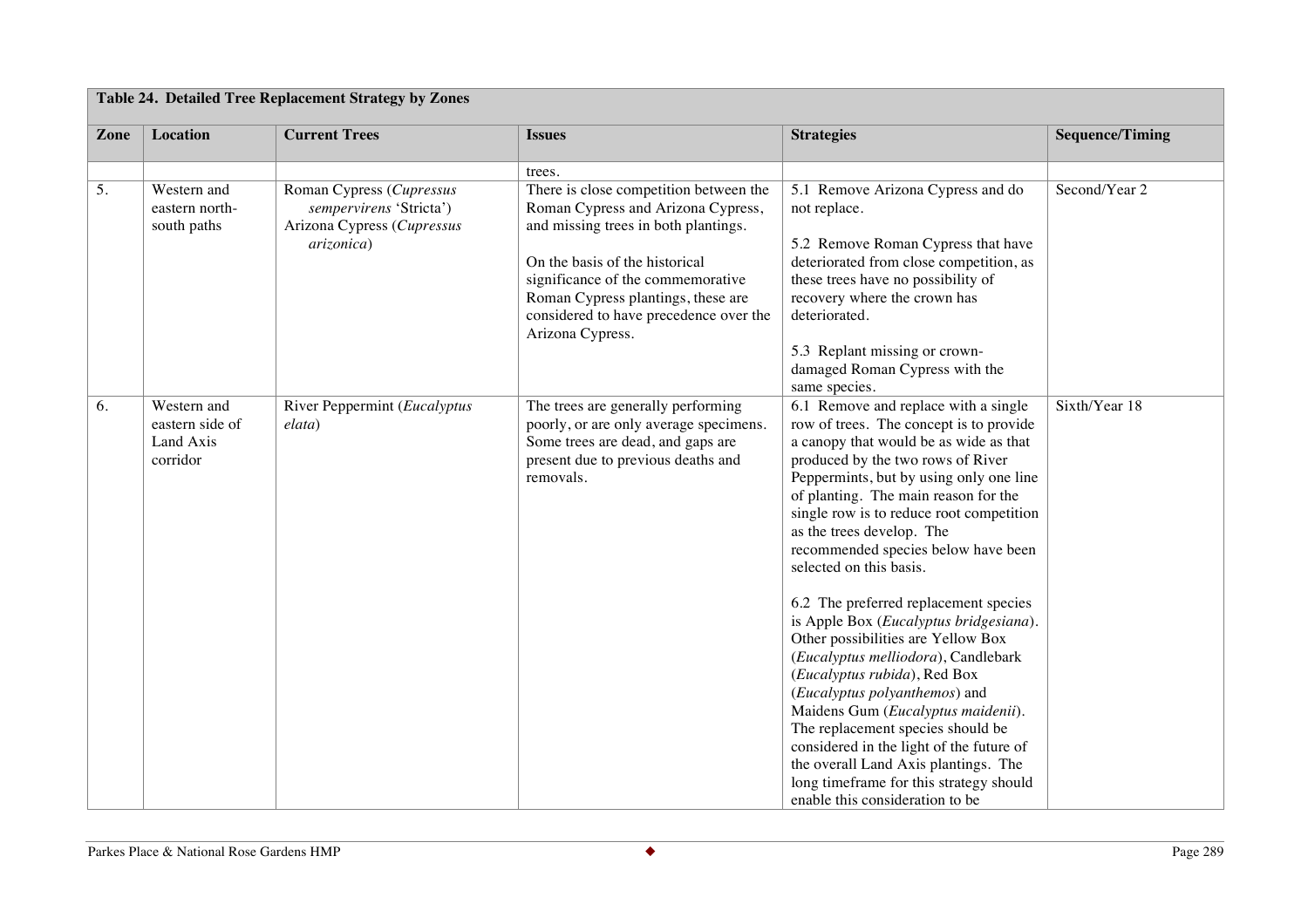|      | Table 24. Detailed Tree Replacement Strategy by Zones |                                |                                                                                                                                                                                                                                                                                                                                                                                                                                                                                                                                                                                                                                                                                                                                                                                                                                                                                                                                                                                                                                                               |                                                                                                                                                                                                                                                                                                                                                                                                                                                                                                                                                                                                                                                                                                                                                                                                                                                                                                                                                                                           |                                                                                                                                                                                                |  |
|------|-------------------------------------------------------|--------------------------------|---------------------------------------------------------------------------------------------------------------------------------------------------------------------------------------------------------------------------------------------------------------------------------------------------------------------------------------------------------------------------------------------------------------------------------------------------------------------------------------------------------------------------------------------------------------------------------------------------------------------------------------------------------------------------------------------------------------------------------------------------------------------------------------------------------------------------------------------------------------------------------------------------------------------------------------------------------------------------------------------------------------------------------------------------------------|-------------------------------------------------------------------------------------------------------------------------------------------------------------------------------------------------------------------------------------------------------------------------------------------------------------------------------------------------------------------------------------------------------------------------------------------------------------------------------------------------------------------------------------------------------------------------------------------------------------------------------------------------------------------------------------------------------------------------------------------------------------------------------------------------------------------------------------------------------------------------------------------------------------------------------------------------------------------------------------------|------------------------------------------------------------------------------------------------------------------------------------------------------------------------------------------------|--|
| Zone | Location                                              | <b>Current Trees</b>           | <b>Issues</b>                                                                                                                                                                                                                                                                                                                                                                                                                                                                                                                                                                                                                                                                                                                                                                                                                                                                                                                                                                                                                                                 | <b>Strategies</b>                                                                                                                                                                                                                                                                                                                                                                                                                                                                                                                                                                                                                                                                                                                                                                                                                                                                                                                                                                         | <b>Sequence/Timing</b>                                                                                                                                                                         |  |
|      |                                                       |                                |                                                                                                                                                                                                                                                                                                                                                                                                                                                                                                                                                                                                                                                                                                                                                                                                                                                                                                                                                                                                                                                               | undertaken.                                                                                                                                                                                                                                                                                                                                                                                                                                                                                                                                                                                                                                                                                                                                                                                                                                                                                                                                                                               |                                                                                                                                                                                                |  |
| 7.   | Southern east-<br>west roadways                       | Atlas Cedar (Cedrus atlantica) | The trees on the western side require<br>some minor tree surgery. Occasional<br>gaps occur in the planting pattern.                                                                                                                                                                                                                                                                                                                                                                                                                                                                                                                                                                                                                                                                                                                                                                                                                                                                                                                                           | 7.1 Undertake minor tree surgery and<br>replace missing Cedars on the western<br>side.                                                                                                                                                                                                                                                                                                                                                                                                                                                                                                                                                                                                                                                                                                                                                                                                                                                                                                    | First/Year 1 - minor tree<br>surgery/replacements on<br>western side                                                                                                                           |  |
|      |                                                       |                                | The trees on the eastern side have<br>never performed well, with older<br>photographs showing few or poorly<br>performing trees.<br>Ideally these avenues should remain as<br>evergreen plantings if possible,<br>reflecting original plantings. The<br>avenues should also remain balanced<br>by the use of the same species.<br>However, while the cedars on the<br>western side have performed well, the<br>eastern avenue is a complete hotch-<br>potch. This side of the avenue always<br>appears to have had a chequered<br>history. Geotechnical testing seems<br>worthwhile to determine if there are<br>any soil issues contributing to the poor<br>performance.<br>It is possible that other similar species<br>such as Deodar Cedar may be<br>problematic on the eastern side also.<br>Accordingly they would not be a<br>suitable replacement.<br>If a geotechnical/soil problem is<br>identified, then one option is to use<br>hardy deciduous species instead of the<br>evergreen trees. Certain deciduous<br>trees (eg. London Plane) have the | 7.2 Undertake geotech testing on the<br>eastern side to determine whether the<br>soil conditions may be responsible for<br>the consistent poor performance of<br>trees in this location.<br>7.3 Determine whether it is<br>worthwhile trying to persevere with the<br>current species, or whether they should<br>be replaced with another species,<br>possibly deciduous.<br>7.4 If the decision is taken to continue<br>with Cedars, then replace<br>missing/poorly performing trees on the<br>eastern side as well. It is recognised<br>these trees will not reach full maturity<br>before the entire planting is re-planted.<br>The short-term planting is considered<br>desirable to give a sense of the avenue<br>planting. Their removal/replacement<br>prior to maturity is desirable to achieve<br>an even-aged avenue effect.<br>7.5 When the western side trees<br>markedly decline, or at the end of their<br>effective life (estimated at about 2022),<br>remove and replace. | If the eastern side trees<br>are to continue to be<br>Cedars, then replace<br>missing/poorly<br>performing trees<br>First/Year 1<br>Fifth/Year 13 - removal<br>and replacement of all<br>trees |  |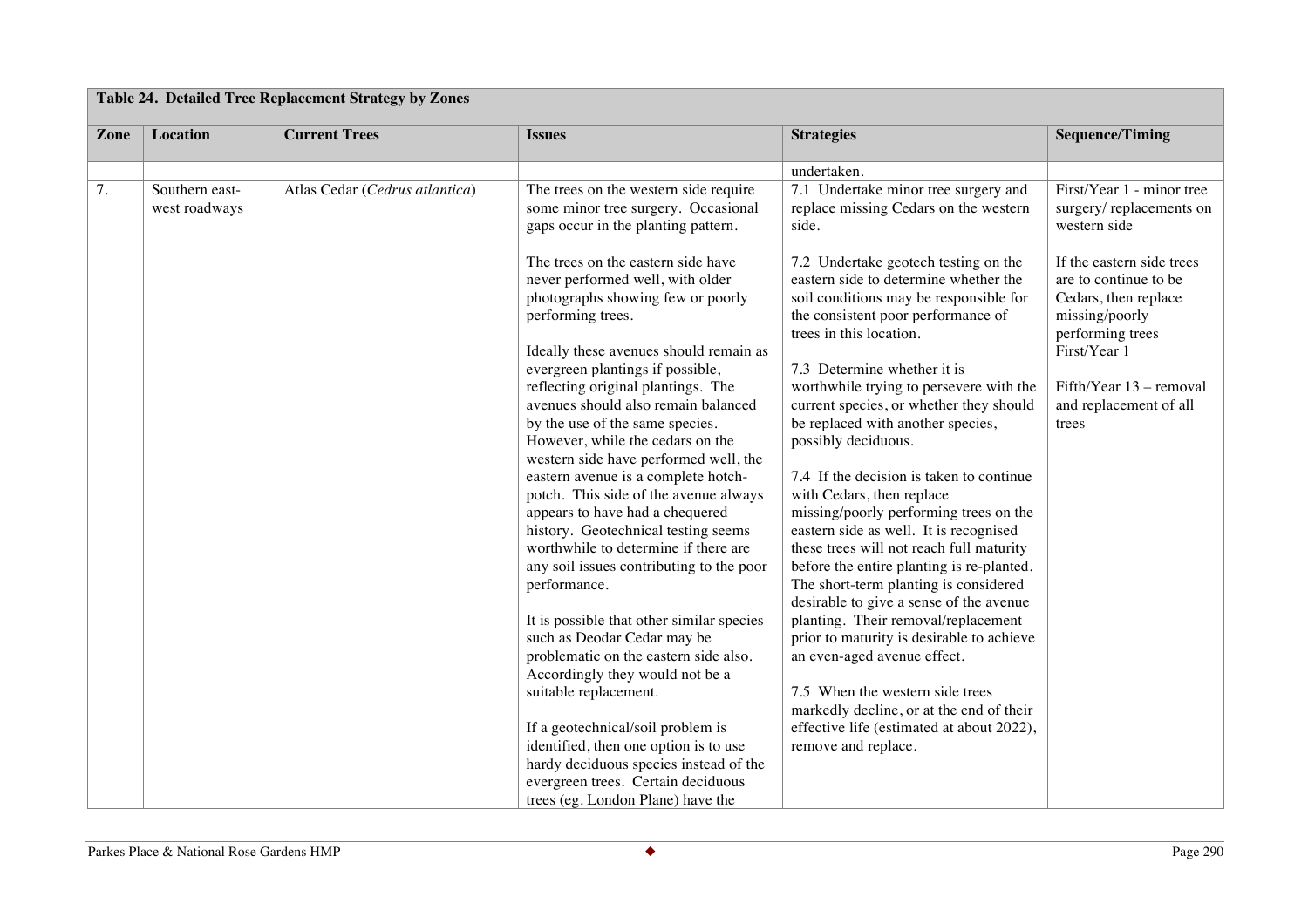| Table 24. Detailed Tree Replacement Strategy by Zones |                                                             |                                                                                   |                                                                                                                                                                               |                                                                                                                                       |                        |
|-------------------------------------------------------|-------------------------------------------------------------|-----------------------------------------------------------------------------------|-------------------------------------------------------------------------------------------------------------------------------------------------------------------------------|---------------------------------------------------------------------------------------------------------------------------------------|------------------------|
| Zone                                                  | <b>Location</b>                                             | <b>Current Trees</b>                                                              | <b>Issues</b>                                                                                                                                                                 | <b>Strategies</b>                                                                                                                     | <b>Sequence/Timing</b> |
|                                                       |                                                             |                                                                                   | advantage of solar access to the ground<br>during winter, and can perform well on<br>poor sites. Both sides of the avenue<br>should be replaced if this option is<br>adopted. |                                                                                                                                       |                        |
| 8.                                                    | Northern east-<br>west roadways                             | Atlas Cedar (Cedrus atlantica)<br>London Plane (Platanus X<br>acerifolia)         | These trees are generally in decline<br>and/or show poor condition.                                                                                                           | 8.1 Remove and replant at spacings no<br>less than 20 metres.                                                                         | Third/Year 3           |
|                                                       |                                                             | Pin Oak (Quercus palustris)                                                       | The poor form is due to close<br>competition with each other.                                                                                                                 | 8.2 The southern row should be Atlas<br>Cedar.                                                                                        |                        |
|                                                       |                                                             |                                                                                   | Occasional gaps are present in the<br>planting pattern.                                                                                                                       | 8.3 The northern row should be<br>alternate London Plane and Pin Oak.                                                                 |                        |
|                                                       |                                                             |                                                                                   |                                                                                                                                                                               | 8.4 The delayed replacement of Zone 9<br>will help screen the replacement of<br>these trees.                                          |                        |
| 9.                                                    | Adjacent to King<br><b>Edward Terrace</b><br>on eastern and | Incense Cedar (Calocedrus<br>decurrens)<br>London Plane ( $Platanus x$            | These trees are generally in poor<br>condition and/or display poor form due<br>to competition with each other.                                                                | 9.1 Remove the London Plane and Pin<br>Oak trees and do not replace.                                                                  | Sixth/Year 18          |
|                                                       | western sides                                               | acerifolia)<br>Pin Oak (Quercus palustris)                                        | The planting centres are too close.                                                                                                                                           | 9.2 Healthy Incense Cedars should be<br>left, and replantings undertake to<br>recreate the arched line of Incense                     |                        |
|                                                       |                                                             |                                                                                   | There are occasional gaps in the<br>planting pattern.                                                                                                                         | Cedars. The balance must be<br>maintained on both sides of Parkes<br>Place.                                                           |                        |
|                                                       |                                                             |                                                                                   | The Incense Cedars are more important<br>in this planting providing an evergreen<br>framework.                                                                                | 9.3 The prior replacement of Zone 8<br>will help minimise the visual impact of<br>the removal and partial replacement of<br>this row. |                        |
| 10.                                                   | Western side of<br>western north-<br>south pathway,         | River Red Gum (Eucalyptus<br>camaldulensis)<br>Brittle Gum (Eucalyptus mannifera) | These are remnant plantings which<br>anticipated the creation of a new road<br>which never eventuated.                                                                        | 10.1 Remove and do not replace.                                                                                                       | Sixth/Year 18          |
|                                                       | and eastern side<br>of eastern north-                       |                                                                                   | This planting clashes with the adjacent                                                                                                                                       |                                                                                                                                       |                        |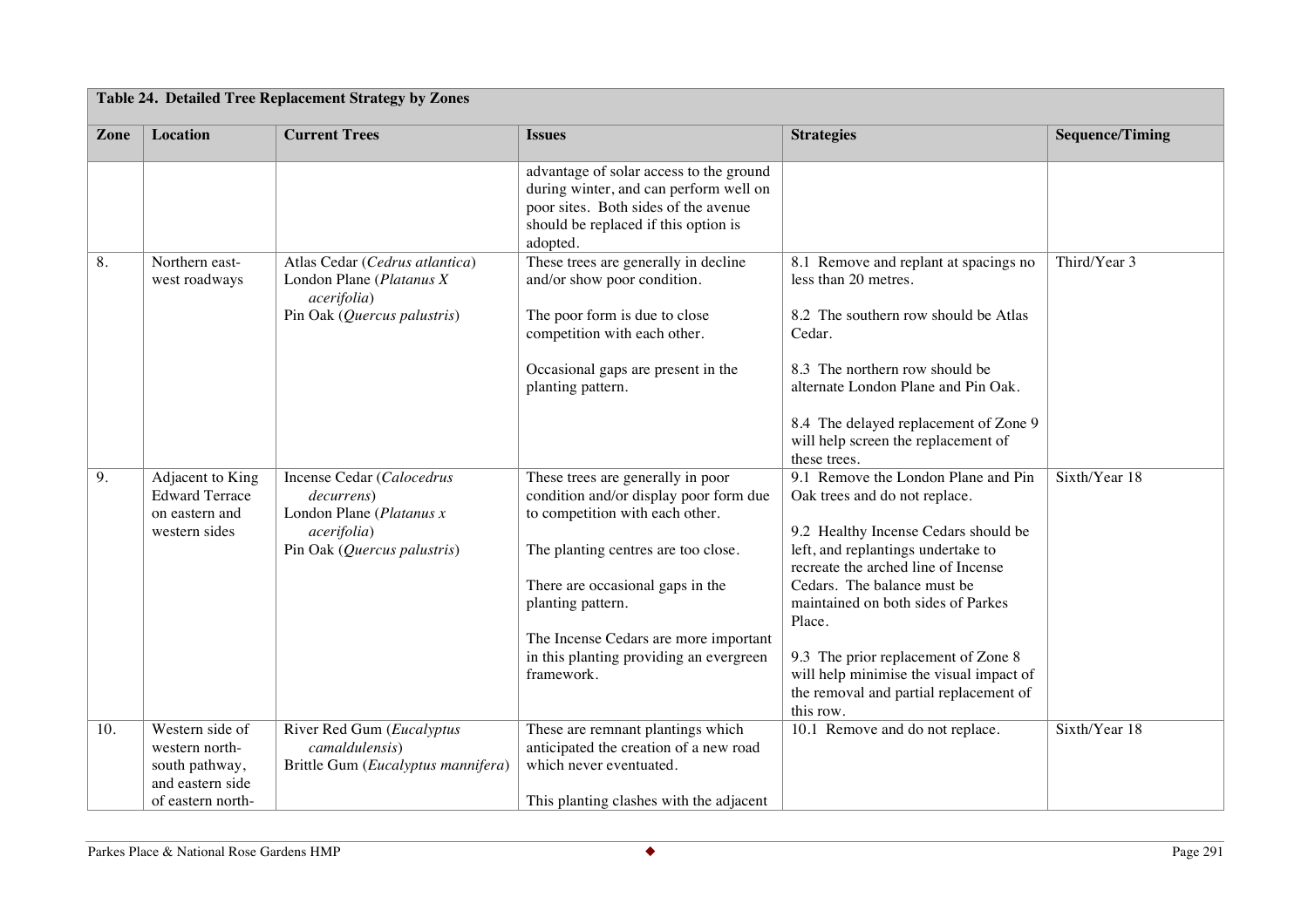| Table 24. Detailed Tree Replacement Strategy by Zones |                                                                                                                                                             |                                                                                             |                                                                                                                                                                                                                                        |                                                                                         |                        |  |
|-------------------------------------------------------|-------------------------------------------------------------------------------------------------------------------------------------------------------------|---------------------------------------------------------------------------------------------|----------------------------------------------------------------------------------------------------------------------------------------------------------------------------------------------------------------------------------------|-----------------------------------------------------------------------------------------|------------------------|--|
| Zone                                                  | Location                                                                                                                                                    | <b>Current Trees</b>                                                                        | <b>Issues</b>                                                                                                                                                                                                                          | <b>Strategies</b>                                                                       | <b>Sequence/Timing</b> |  |
|                                                       | south pathway,<br>adjacent to King<br><b>Edward Terrace</b>                                                                                                 |                                                                                             | older planting (Zone 9).                                                                                                                                                                                                               |                                                                                         |                        |  |
| 11.                                                   | Eastern side of<br>western north-<br>south pathway,<br>and western side<br>of eastern north-<br>south pathway,<br>adjacent to King<br><b>Edward Terrace</b> | River Sheoak (Casuarina<br>cunninghamiana)<br>Yellow Box ( <i>Eucalyptus</i><br>melliodora) | The River Sheoaks are generally<br>performing well. Some gaps in the<br>planting pattern.<br>The eucalypts are only average.<br>The planting centres are too close but<br>the River Sheoaks seem to be accepting<br>of this situation. | 11.1 Remove the eucalypts and do not<br>replace.<br>11.2 Replace missing River Sheoaks. | First/Year 1           |  |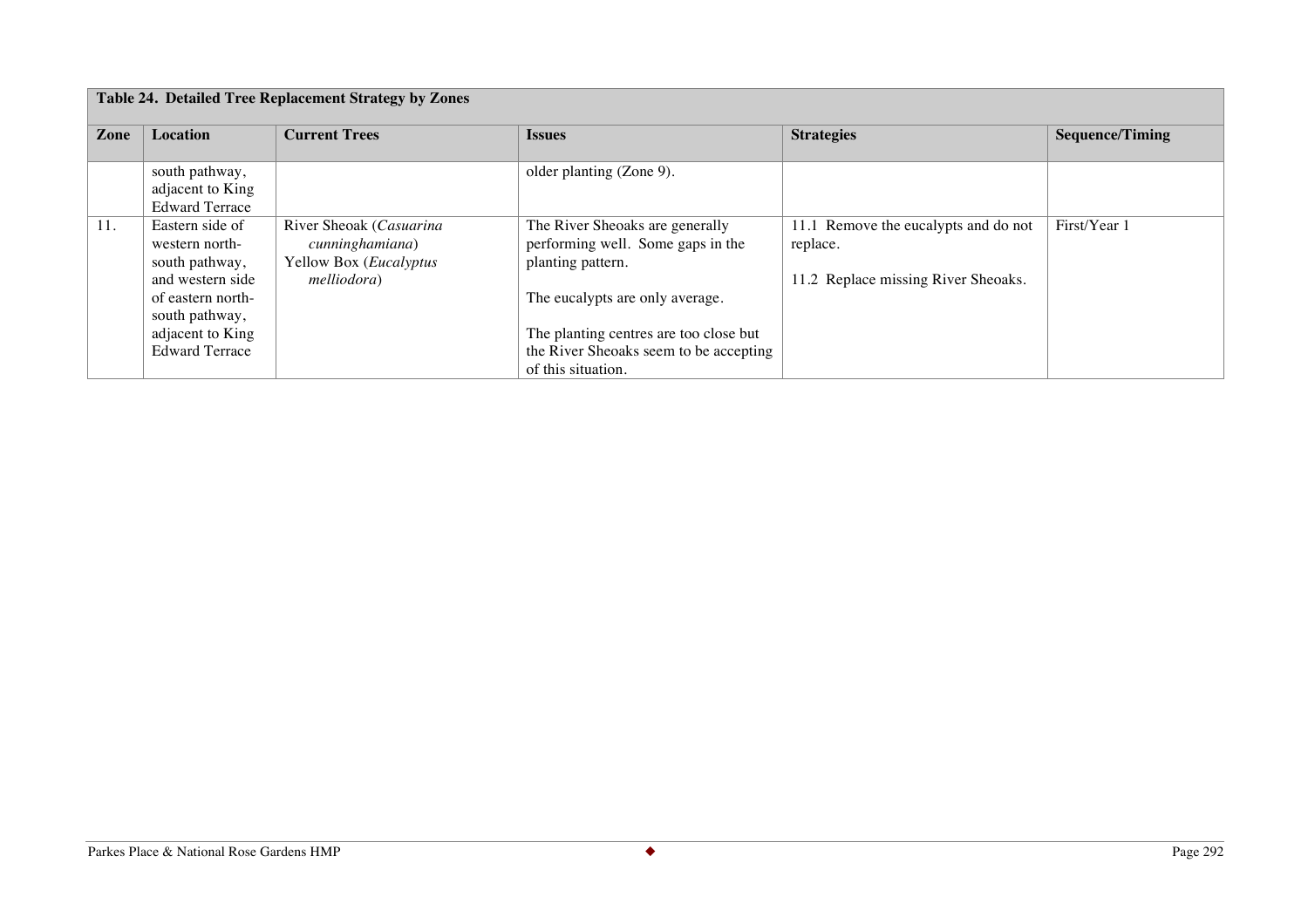## **Figure 92. Sequencing Plan for Tree Replacement Strategy**

Source: Base plan NCA

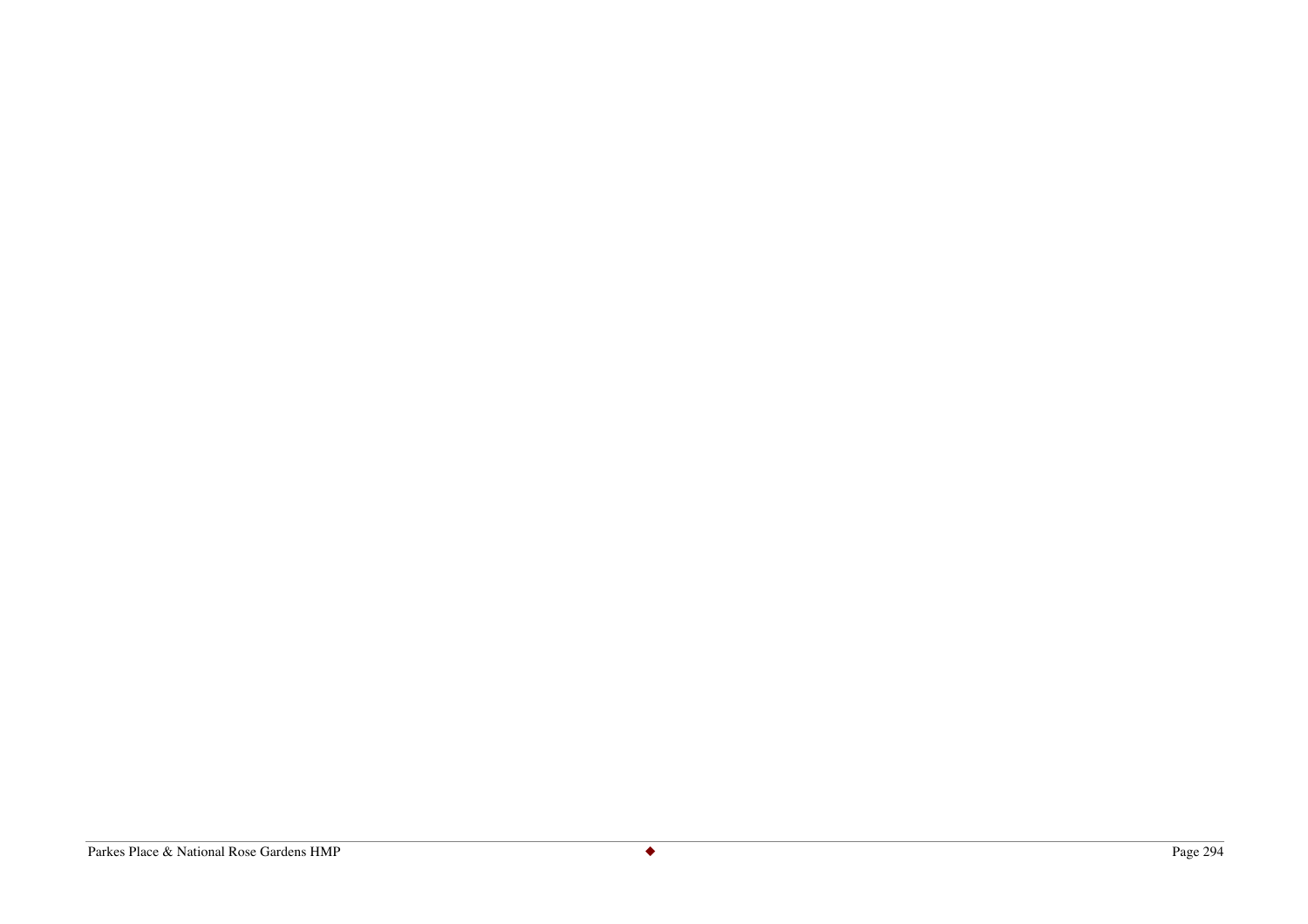# **APPENDIX I: COMPLIANCE WITH COMMONWEALTH HERITAGE MANAGEMENT PRINCIPLES AND REQUIREMENTS FOR MANAGEMENT PLANS UNDER THE EPBC REGULATIONS**

The regulations under the EPBC Act 1999 provide a list of Commonwealth Heritage management principles as well as requirements for (conservation) management plans for Commonwealth Heritage places (*Environment Protection and Biodiversity Conservation Amendment Regulations 2003 (No. 1)*, Schedules 7A and 7B). While Parkes Place is not individually a Commonwealth Heritage place, the National Rose Gardens are, and this plan has been prepared consistent with the EPBC Act requirements. The following tables provide a summary of compliance with these requirements.

| Table 25. Commonwealth Heritage Management Principles |                                                                                                                                                                                                                                                                                                 |                                                                                                                                                                       |  |  |  |  |
|-------------------------------------------------------|-------------------------------------------------------------------------------------------------------------------------------------------------------------------------------------------------------------------------------------------------------------------------------------------------|-----------------------------------------------------------------------------------------------------------------------------------------------------------------------|--|--|--|--|
| No.                                                   | <b>Requirement (Schedule 7B)</b>                                                                                                                                                                                                                                                                | <b>Compliance Comment</b>                                                                                                                                             |  |  |  |  |
| 1.                                                    | The objective in managing Commonwealth Heritage places is to<br>identify, protect, conserve, present and transmit, to all generations,<br>their Commonwealth Heritage values.                                                                                                                   | Complies: Section 8.1. The<br>plan effectively adopts this as<br>the objective for the<br>development of the conservation<br>policy and implementation<br>strategies. |  |  |  |  |
| $\overline{2}$ .                                      | The management of Commonwealth Heritage places should use the<br>best available knowledge, skills and standards for those places, and<br>include ongoing technical and community input to decisions and<br>actions that may have a significant impact on their Commonwealth<br>Heritage values. | Complies: Chapter 8 - Policies<br>2, 4, 7, 8, 11, 12                                                                                                                  |  |  |  |  |
| 3.                                                    | The management of Commonwealth Heritage places should respect<br>all heritage values of the place and seek to integrate, where<br>appropriate, any Commonwealth, State, Territory and local<br>government responsibilities for those places.                                                    | Complies: Chapter 8 – Policies<br>1 and 4                                                                                                                             |  |  |  |  |
| 4.                                                    | The management of Commonwealth Heritage places should ensure<br>that their use and presentation is consistent with the conservation of<br>their Commonwealth Heritage values.                                                                                                                   | Complies: Chapter 8 – Policies<br>39-43 and 56-57                                                                                                                     |  |  |  |  |
| 5.                                                    | The management of Commonwealth Heritage places should make<br>timely and appropriate provision for community involvement,<br>especially by people who:<br>(a) have a particular interest in, or associations with, the place; and                                                               | Complies: Chapter 8 - Policies<br>8, 11 and 12                                                                                                                        |  |  |  |  |
| 6.                                                    | (b) may be affected by the management of the place;<br>Indigenous people are the primary source of information on the                                                                                                                                                                           | Complies: Chapter 8 - Policy                                                                                                                                          |  |  |  |  |
|                                                       | value of their heritage and that the active participation of<br>indigenous people in identification, assessment and management is<br>integral to the effective protection of indigenous heritage values.                                                                                        | 12                                                                                                                                                                    |  |  |  |  |
| 7.                                                    | The management of Commonwealth Heritage places should provide<br>for regular monitoring, review and reporting on the conservation of<br>Commonwealth Heritage values.                                                                                                                           | Complies: Chapter 8 – Policies<br>8, 9, 25 and 37                                                                                                                     |  |  |  |  |